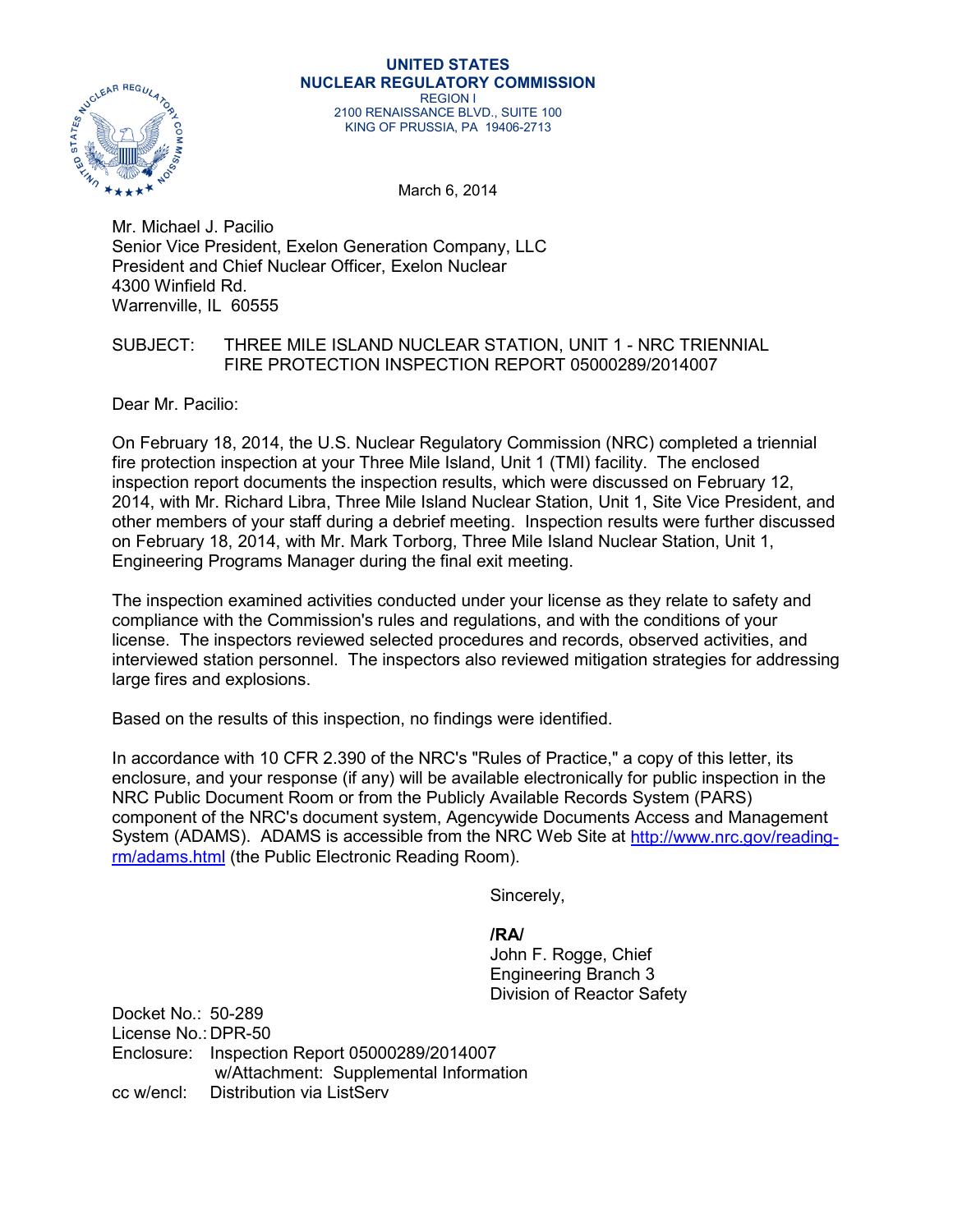Mr. Michael J. Pacilio Senior Vice President, Exelon Generation Company, LLC President and Chief Nuclear Officer, Exelon Nuclear 4300 Winfield Rd. Warrenville, IL 60555

# SUBJECT: THREE MILE ISLAND NUCLEAR STATION, UNIT 1 - NRC TRIENNIAL FIRE PROTECTION INSPECTION REPORT 05000289/2014007

Dear Mr. Pacilio:

On February 18, 2014, the U.S. Nuclear Regulatory Commission (NRC) completed a triennial fire protection inspection at your Three Mile Island, Unit 1 (TMI) facility. The enclosed inspection report documents the inspection results, which were discussed on February 12, 2014, with Mr. Richard Libra, Three Mile Island Nuclear Station, Unit 1, Site Vice President, and other members of your staff during a debrief meeting. Inspection results were further discussed on February 18, 2014, with Mr. Mark Torborg, Three Mile Island Nuclear Station, Unit 1, Engineering Programs Manager during the final exit meeting.

The inspection examined activities conducted under your license as they relate to safety and compliance with the Commission's rules and regulations, and with the conditions of your license. The inspectors reviewed selected procedures and records, observed activities, and interviewed station personnel. The inspectors also reviewed mitigation strategies for addressing large fires and explosions.

Based on the results of this inspection, no findings were identified.

In accordance with 10 CFR 2.390 of the NRC's "Rules of Practice," a copy of this letter, its enclosure, and your response (if any) will be available electronically for public inspection in the NRC Public Document Room or from the Publicly Available Records System (PARS) component of the NRC's document system, Agencywide Documents Access and Management System (ADAMS). ADAMS is accessible from the NRC Web Site at [http://www.nrc.gov/reading](http://www.nrc.gov/reading-rm/adams.html)[rm/adams.html](http://www.nrc.gov/reading-rm/adams.html) (the Public Electronic Reading Room).

Sincerely,

### **/RA/**

John F. Rogge, Chief Engineering Branch 3 Division of Reactor Safety

Docket No.: 50-289 License No.: DPR-50 Enclosure: Inspection Report 05000289/2014007 w/Attachment: Supplemental Information cc w/encl: Distribution via ListServ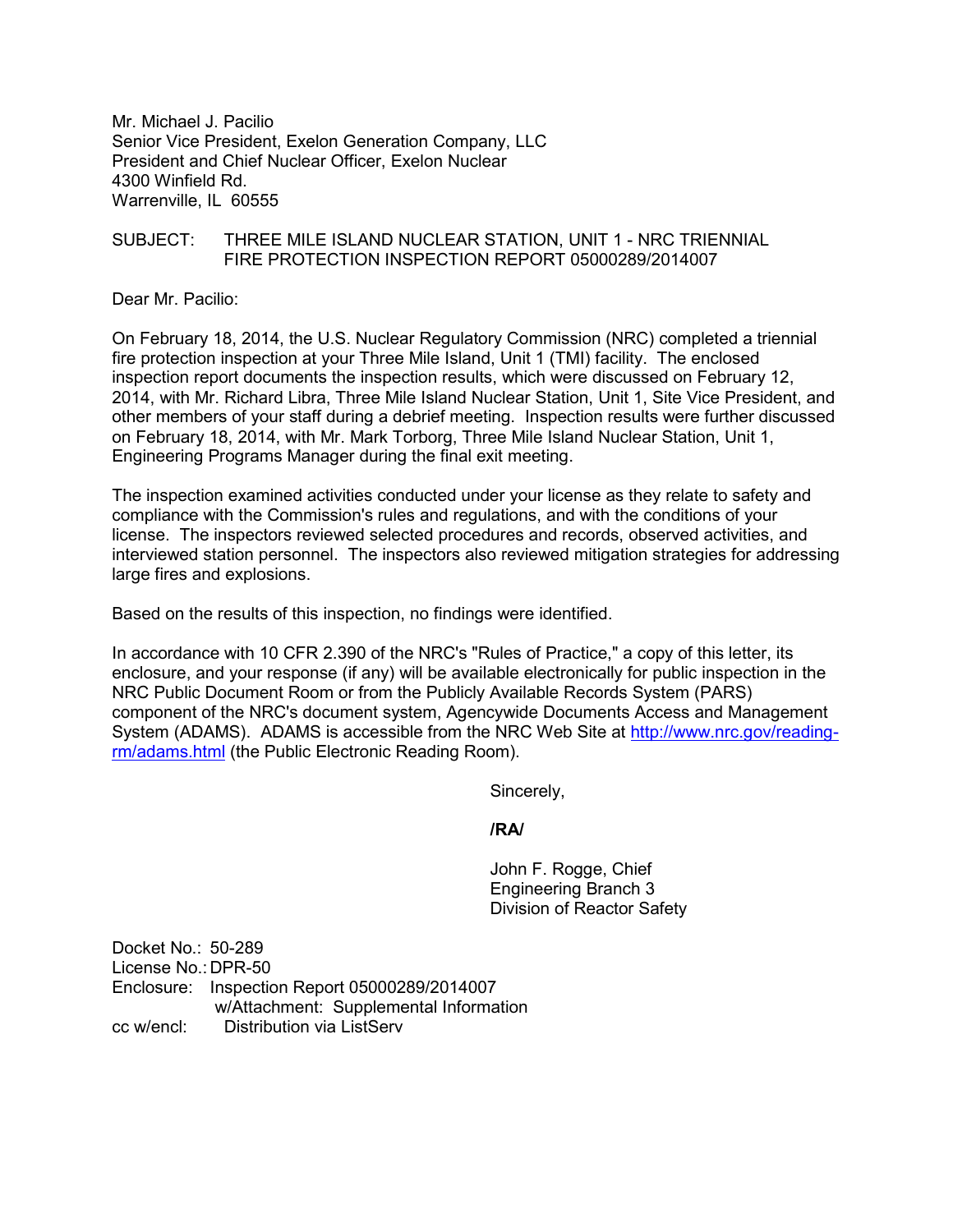M. Pacilio 2

Distribution via email:

| W. Dean, RA                              | (R1ORAMAIL Resource) |
|------------------------------------------|----------------------|
| D. Lew, DRA                              | (R1ORAMAIL Resource) |
| M. Scott, DRP                            | (R1DRPMAIL Resource) |
| E. Benner, DRP                           | (R1DRPMail Resource) |
| R. Lorson, DRS                           | (R1DRSMail Resource) |
| J. Trapp, DRS                            | (R1DRSMail Resource) |
| K. Mangan, Acting, DRP                   |                      |
| L. Cline, Acting, DRP                    |                      |
| A. Dugandzic, DRP                        |                      |
| G. Stock, DRP                            |                      |
| C. Roettgen, DRP                         |                      |
| D. Werkheiser, DRP, SRI                  |                      |
| J. Heinly, DRP, RI                       |                      |
| A. Diaz, DRP, AA                         |                      |
| E. Quinones, RI OEDO                     |                      |
| <b>RidsNrrPMThreeMileIsland Resource</b> |                      |
| RidsNrrDorlLpl1-2 Resource               |                      |
| <b>ROPReports Resource</b>               |                      |
| J. Rogge, DRS                            |                      |
| K. Young, DRS                            |                      |

Document Name:G:\DRS\Engineering Branch 3\Young\TMI FP 2014-007.docx

#### **ADAMS ACCESSION NUMBER: ML14065A398**

| ☑<br><b>SUNSI Review</b> |                  | ☑<br><b>Non-Sensitive</b> |                   | <b>Publicly Available</b><br>☑ |  |
|--------------------------|------------------|---------------------------|-------------------|--------------------------------|--|
| <b>OFFICE</b>            | <b>RI/DRS</b>    | <b>RI/DRS</b>             | <b>RI/DRP</b>     | <b>RI/DRS</b>                  |  |
| <b>NAME</b>              | <b>KYoung/KY</b> | WCook/WC                  | <b>KMangan/KM</b> | JRogge/JR                      |  |
| <b>DATE</b>              | 03/04/14         | 03/05/14                  | 03/05/14          | 03/06/14                       |  |

**OFFICIAL RECORD COPY**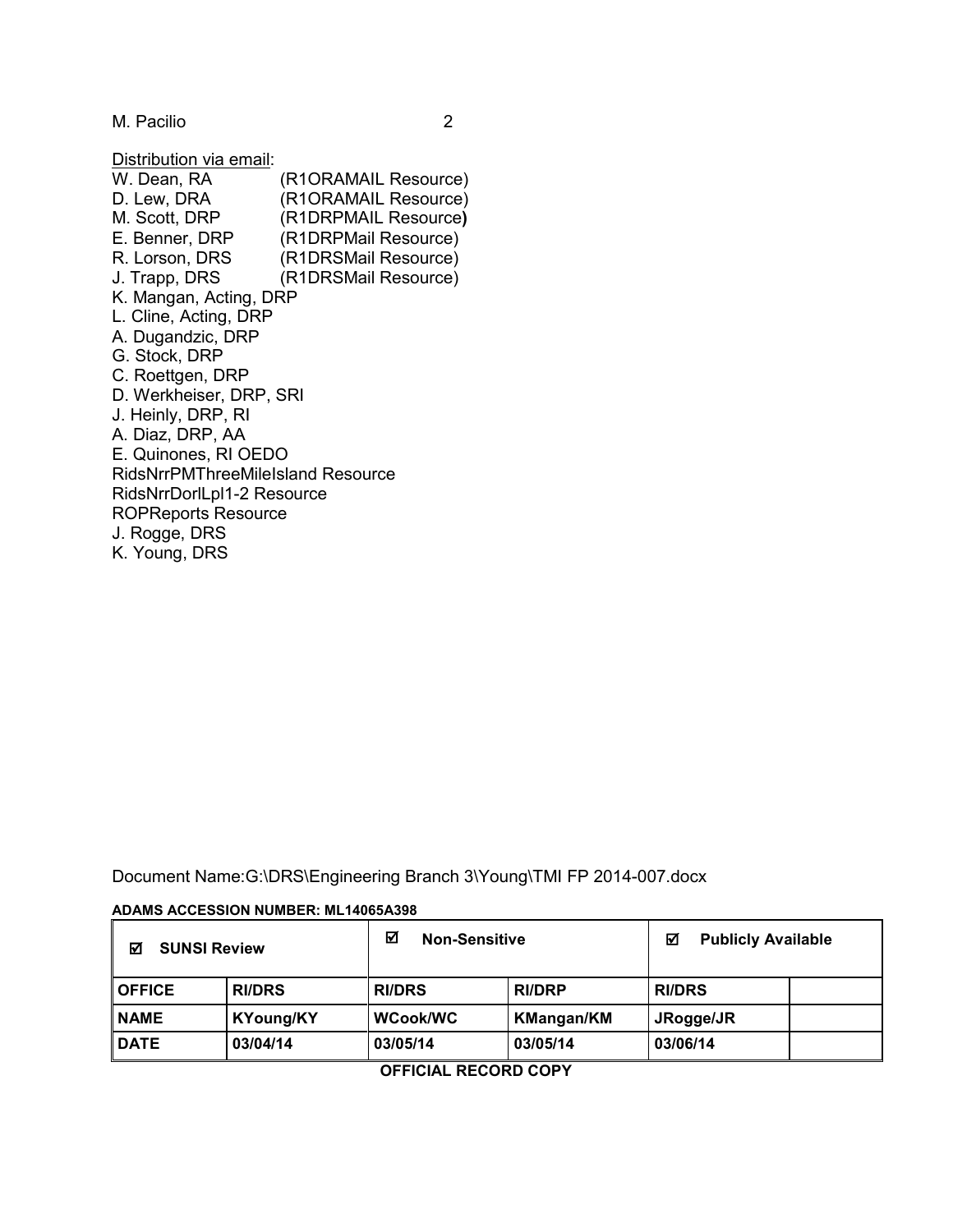# **U.S. NUCLEAR REGULATORY COMMISSION**

# **REGION I**

| Docket No.:  | 50-289                                                                                                                                                                                                                                                 |
|--------------|--------------------------------------------------------------------------------------------------------------------------------------------------------------------------------------------------------------------------------------------------------|
| License No.: | <b>DPR-50</b>                                                                                                                                                                                                                                          |
| Report Nos.: | 05000289/2014007                                                                                                                                                                                                                                       |
| Licensee:    | <b>Exelon Generating Company, LLC</b>                                                                                                                                                                                                                  |
| Facility:    | Three Mile Island Station, Unit 1                                                                                                                                                                                                                      |
| Location:    | Middletown, PA 17057                                                                                                                                                                                                                                   |
| Dates:       | January 27, 2014 through February 18, 2014                                                                                                                                                                                                             |
| Inspectors:  | K. Young, Senior Reactor Inspector (Team Leader)<br>Division of Reactor Safety (DRS)<br>W. Cook, Senior Reactor Analyst, DRS<br>J. Richmond, Senior Reactor Inspector, DRS<br>J. Patel, Reactor Inspector, DRS<br>S. Galbreath, Reactor Inspector, DRS |
| Approved by: | John F. Rogge, Chief<br><b>Engineering Branch 3</b><br>Division of Reactor Safety                                                                                                                                                                      |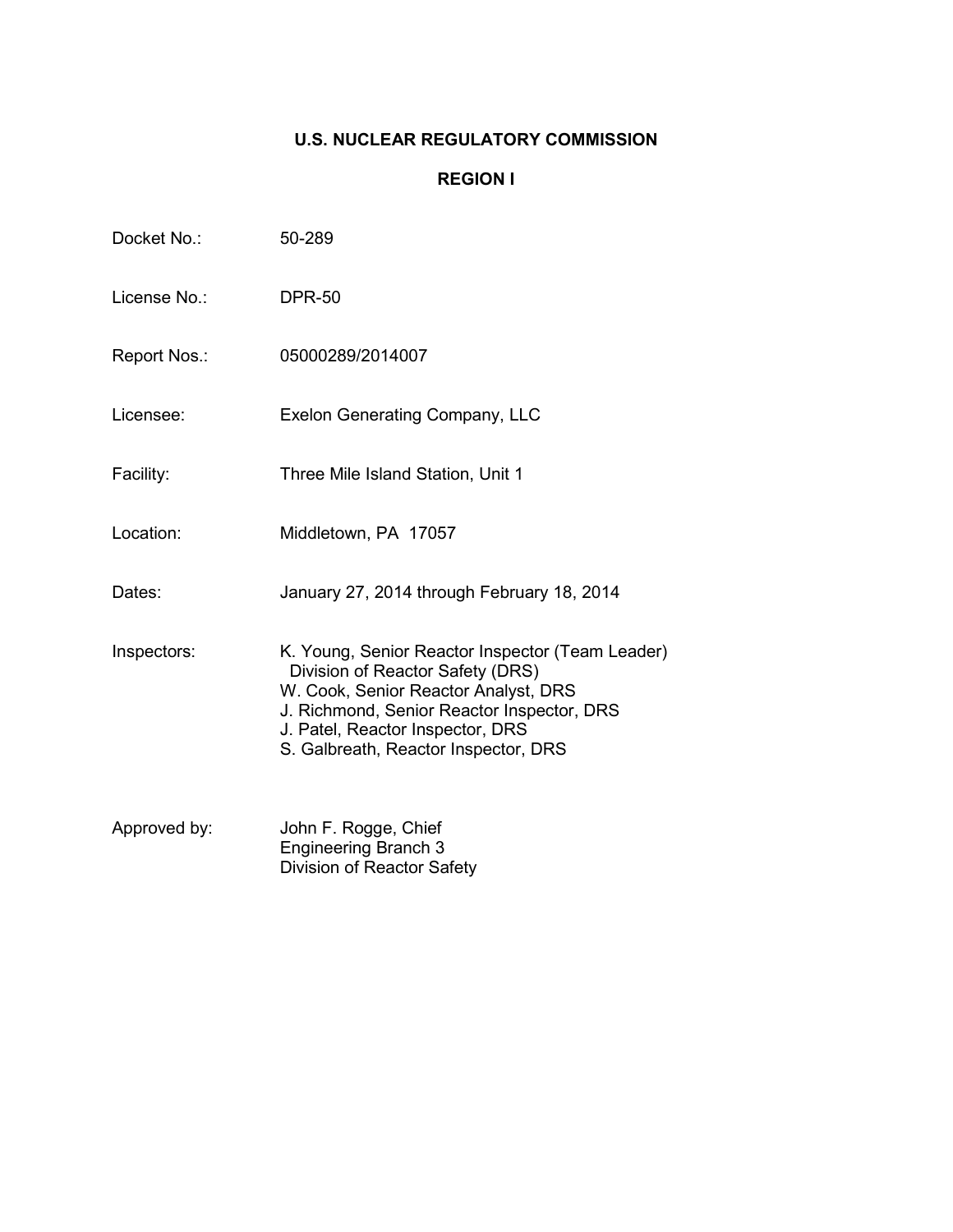## **SUMMARY OF FINDINGS**

IR 05000289/2014007, 01/27/2014 - 02/18/2014; Exelon Generation Company, LLC; Three Mile Island, Unit 1; Triennial Fire Protection Inspection Report.

This report covered a two week on-site triennial fire protection team inspection by specialist inspectors. The NRC's program for overseeing the safe operation of commercial nuclear power reactors is described in NUREG-1649, "Reactor Oversight Process," Revision 4, dated December 2006.

No findings were identified.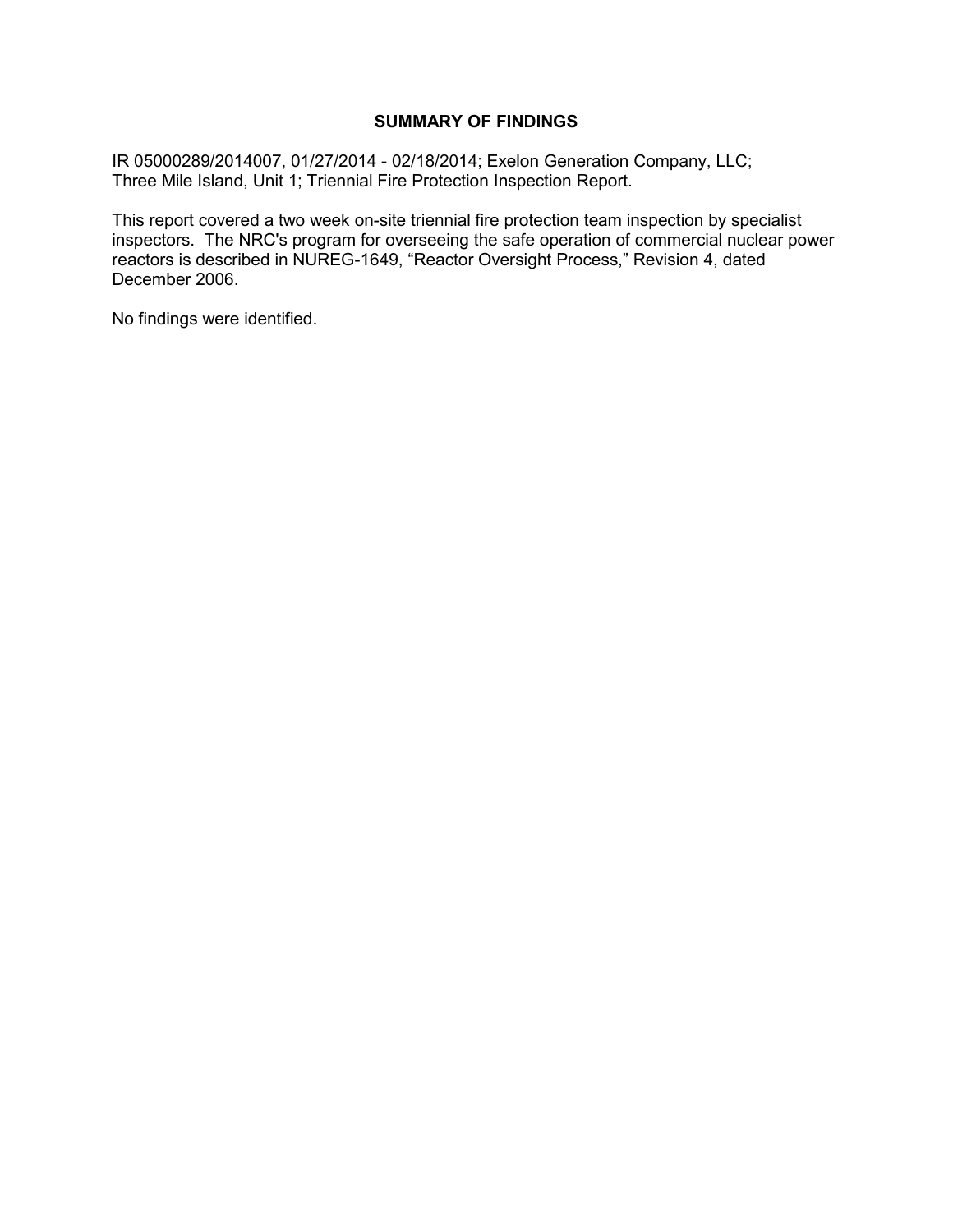# **REPORT DETAILS**

# Background

This report presents the results of a triennial fire protection inspection conducted in accordance with the U.S. Nuclear Regulatory Commission (NRC) Inspection Procedure (IP) 71111.05T, "Fire Protection (Triennial)." The objective of the inspection was to assess whether Exelon Generation Company, LLC had implemented an adequate fire protection program (FPP) and whether post-fire safe shutdown capabilities had been established and were properly maintained at the Three Mile Island (TMI) Station, Unit 1 facility. The following fire areas (FA) and/or fire zones (FZ) were selected for detailed review based on risk insights from the TMI Individual Plant Examination (IPE)/Individual Plant Examination of External Events (IPEEE).

- AB-FZ-7, Auxiliary Building, Decay Heat Removal & Nuclear Services Closed Cycle Cooling Pump Area
- CB-FA-3C, Control Building, Engineered Safeguards Actuation System (ESAS) Cabinet Room
- DG-FA-1, Diesel Generator Building, EG-Y-1A Room & Control Panel Area
- ISPH-FZ-1, Intake Screen Pump House, 1R Switchgear and Pump Area

Inspection of these areas/zones fulfills the inspection procedure requirement to inspect a minimum of three samples.

The inspection team evaluated Exelon's fire protection program (FPP) against applicable requirements which included plant Technical Specifications, Operating License Condition 2.c.(4), NRC Safety Evaluation Reports (SER), 10 CFR 50.48, 10 CFR Part 50, Appendix R, and Branch Technical Position (BTP) Auxiliary and Power Conversion Systems Branch (APCSB) 9.5-1. The team also reviewed related documents that included the Updated Final Safety Analysis Report (UFSAR), Section 9.9, the fire hazards analysis report (FHAR), and the post-fire safe shutdown analysis.

The team also evaluated two licensee mitigating strategies for addressing large fires and explosions as required by Operating License Condition 2.c.(17) and 10 CFR 50.54 (hh)(2). Inspection of these strategies fulfills the inspection procedure requirement to inspect a minimum of one sample.

Specific documents reviewed by the team are listed in the attachment to this report.

# **1. REACTOR SAFETY**

Cornerstones: Initiating Events, Mitigating Systems, and Barrier Integrity

- 1R05 Fire Protection (IP 71111.05T)
- .01 Protection of Safe Shutdown Capabilities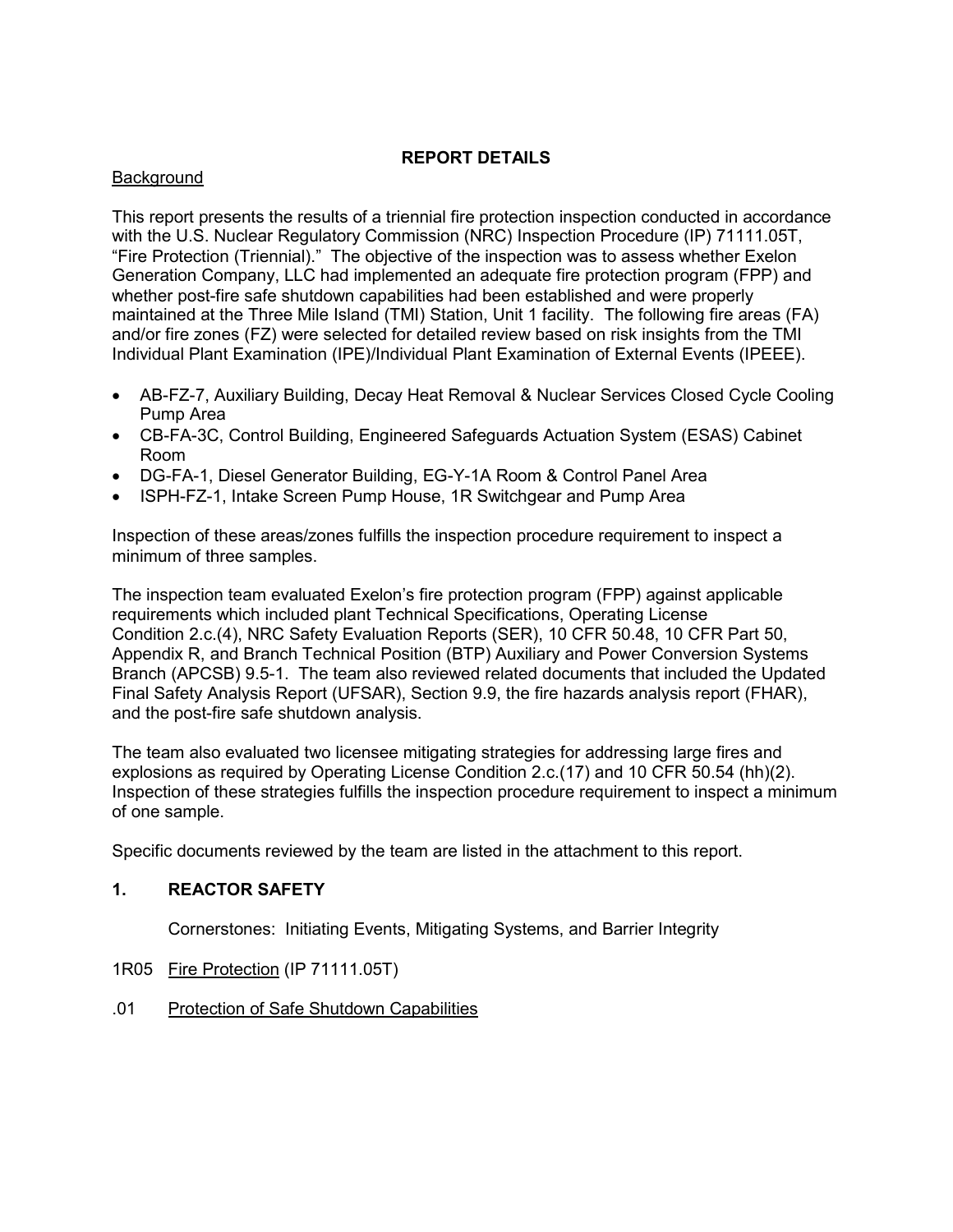#### a. Inspection Scope

The team reviewed the FHAR, safe shutdown analyses, and supporting drawings and documentation to verify that post-fire safe shutdown capabilities were properly protected. The team ensured that applicable separation requirements of Section III.G of 10 CFR Part 50, Appendix R, and the licensee's design and licensing bases were maintained for the credited safe shutdown equipment and their supporting power, control, and instrumentation cables. This review included an assessment of the adequacy of the selected systems for reactivity control, reactor coolant makeup, reactor heat removal, process monitoring and associated support system functions.

### b. Findings

No findings were identified.

### .02 Passive Fire Protection

a. Inspection Scope

The team walked down accessible portions of the selected fire areas to evaluate whether the material conditions of the fire area boundaries were adequate for the fire hazards in the area. The team compared the fire area boundaries including walls, ceilings, floors, fire doors, fire dampers, penetration seals, electrical raceway and conduit fire barriers, and redundant equipment fire barriers and radiant energy heat barriers to the design and licensing basis requirements, industry standards, and the TMI FPP, as approved by the NRC, to identify any potential degradation or non-conformances.

The team reviewed selected engineering evaluations and qualification records for a sample of penetration seals to determine whether the fill material was properly installed and whether the as-left configuration satisfied design requirements for the intended fire rating. The team also reviewed similar records for selected fire protection wraps to verify whether the material and configuration was appropriate for the required fire rating and conformed to the engineering design.

The team also reviewed recent inspection and test records for fire dampers and the inspection records for penetration seals and fire barriers to verify whether the inspection and testing was adequately conducted, the acceptance criteria were met, and any potential performance degradation was identified.

b. Findings

No findings were identified.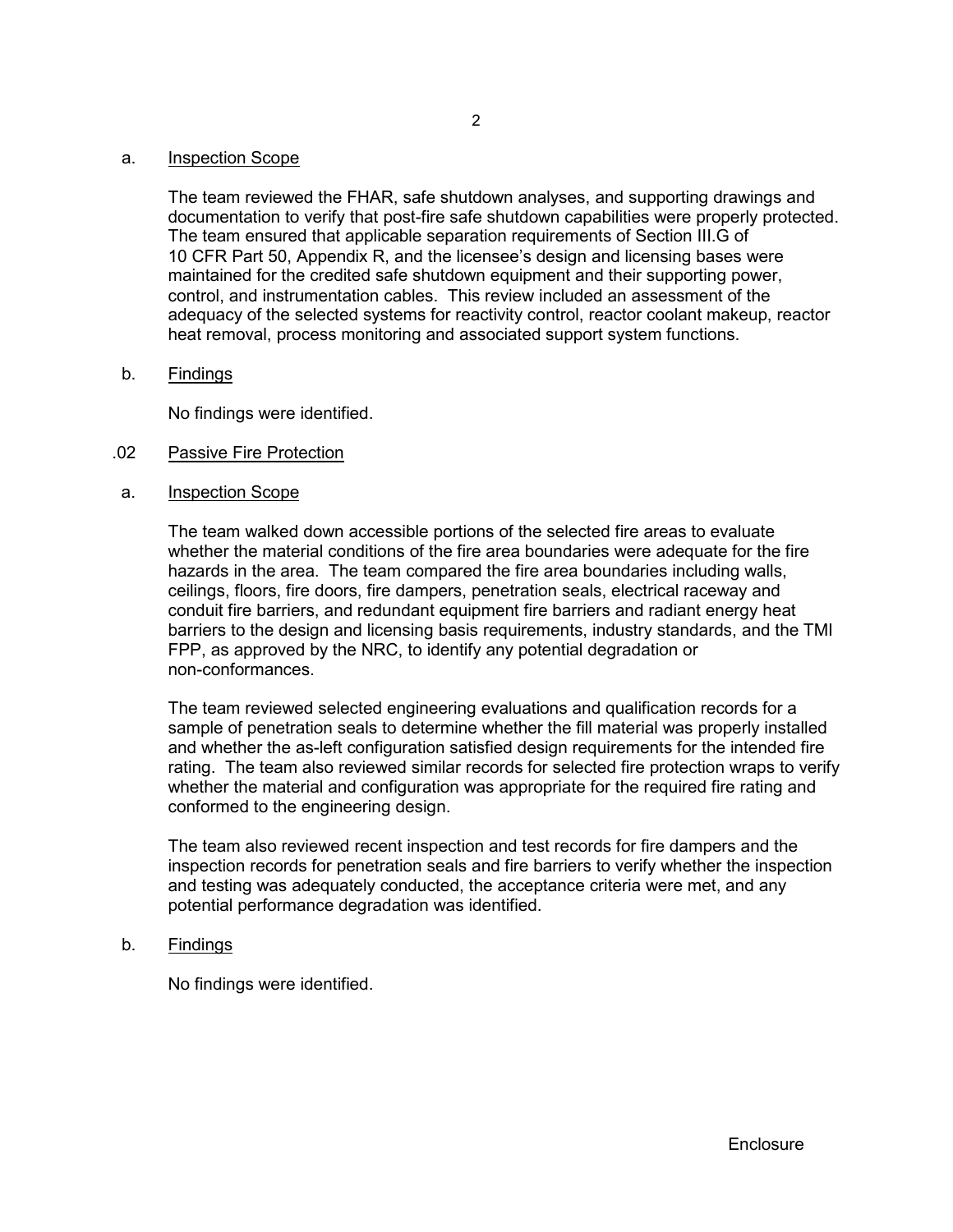#### .03 Active Fire Protection

#### a. Inspection Scope

The team evaluated manual and automatic fire suppression and detection systems in the selected fire areas to determine whether they were installed, tested, maintained and operated in accordance with NRC requirements, National Fire Protection Association (NFPA) codes of record and the TMI FPP. The team also assessed whether the suppression systems capabilities were adequate to control and/or extinguish fires associated with the hazards in the selected areas.

The team reviewed the as-built capability of the fire water supply system to verify whether the design and licensing basis and NFPA code of record requirements were satisfied and to assess whether those capabilities were adequate for the hazards involved. The team reviewed the fire water system design to assess the adequacy of the system to supply the largest single hydraulic load on the fire water system plus concurrent fire hose usage with one fire pump out of service. The team evaluated fire pump performance tests to assess the adequacy of the test acceptance criteria for pump minimum discharge pressure at the required flow rate to verify whether the criteria was adequate to ensure that the design basis requirements were satisfied. The team also evaluated the underground fire loop flow tests and flushes to verify whether the combination of the tests and flushes adequately demonstrated that the flow distribution circuits were able to meet design basis requirements. In addition, the team reviewed recent pump and loop flow test results to verify whether the testing was adequately conducted, the acceptance criteria were met and any potential performance degradation was identified.

The team walked down accessible portions of the detection and water suppression systems in the selected areas and major portions of the fire water supply system, including the motor and two diesel driven fire pumps, interviewed system and program engineers, and reviewed selected issue reports (IRs) to independently assess the material condition of the systems and components. In addition, the team reviewed recent test results for the fire detection and suppression systems for the selected fire areas to verify whether the testing was adequately conducted, the acceptance criteria were met and any potential performance degradation was identified.

The team assessed the fire brigade capabilities by reviewing training, qualification, and drill critique records. The team also reviewed Exelon's firefighting strategies (i.e., prefire plans) and smoke removal plans for the selected fire areas to determine if appropriate information was provided to fire brigade members and plant operators to identify safe shutdown equipment and instrumentation, and to facilitate suppression of a fire that could impact post-fire safe shutdown capability. The team independently inspected the fire brigade equipment, including personnel protective gear (e.g., turnout gear) and smoke removal equipment, to determine operational readiness for firefighting.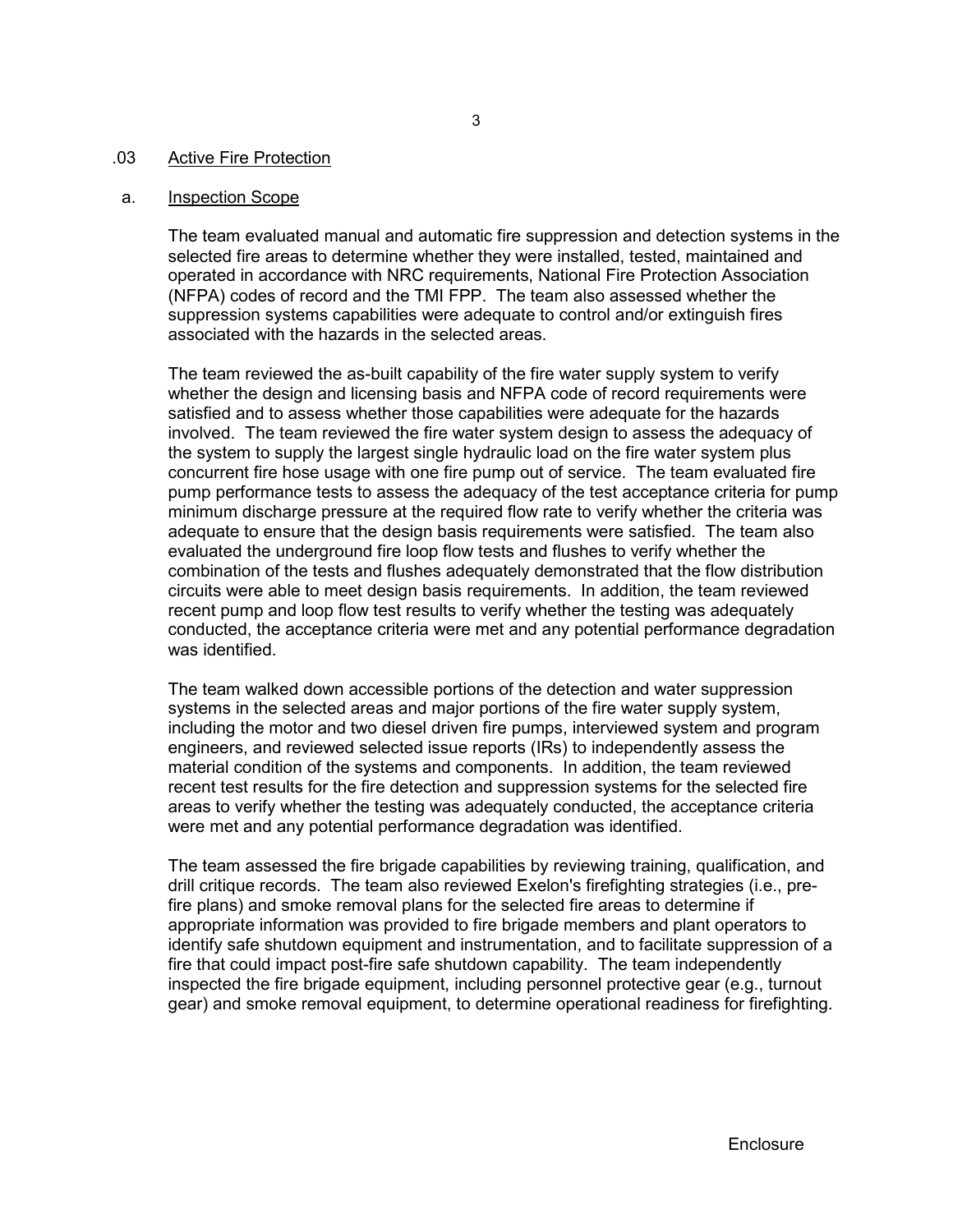In addition, the team reviewed Exelon's fire brigade equipment inventory and inspection procedure and recent inspection and inventory results to verify whether adequate equipment was available, and whether any potential material deficiencies were identified.

b. Findings

No findings were identified.

## .04 Protection from Damage from Fire Suppression Activities

a. Inspection Scope

The team performed document reviews and plant walkdowns to determine whether redundant trains of systems required for post-fire safe shutdown, located in the same or adjacent fire areas, were subject to damage from fire suppression activities or from the rupture or inadvertent operation of fire suppression systems. Specifically, the team evaluated whether:

- A fire in one of the selected fire areas would release smoke, heat or hot gases that could cause unintended activation of suppression systems in adjacent fire areas which could potentially damage all redundant safe shutdown trains or
- A fire suppression system rupture, inadvertent actuation or actuation due to a fire, in one of the selected fire areas, could directly damage all redundant trains (e.g. sprinkler caused flooding of other than the locally affected train) and
- Adequate drainage was provided in areas protected by water suppression systems.
- b. Findings

No findings were identified.

### .05 Post-Fire Safe Shutdown Capability – Normal and Alternative

a. Inspection Scope

The team reviewed the safe shutdown analysis, operating procedures, piping and instrumentation drawings (P&ID), electrical drawings, the UFSAR and other supporting documents for the selected fire areas to verify that the licensee had properly identified the systems and components necessary to achieve and maintain post-fire safe shutdown conditions.

The team assessed the adequacy of the selected systems and components for reactivity control, reactor coolant makeup, reactor heat removal, process monitoring and support system functions. This review included verification that alternative post-fire safe shutdown could be performed both with and without the availability of offsite power.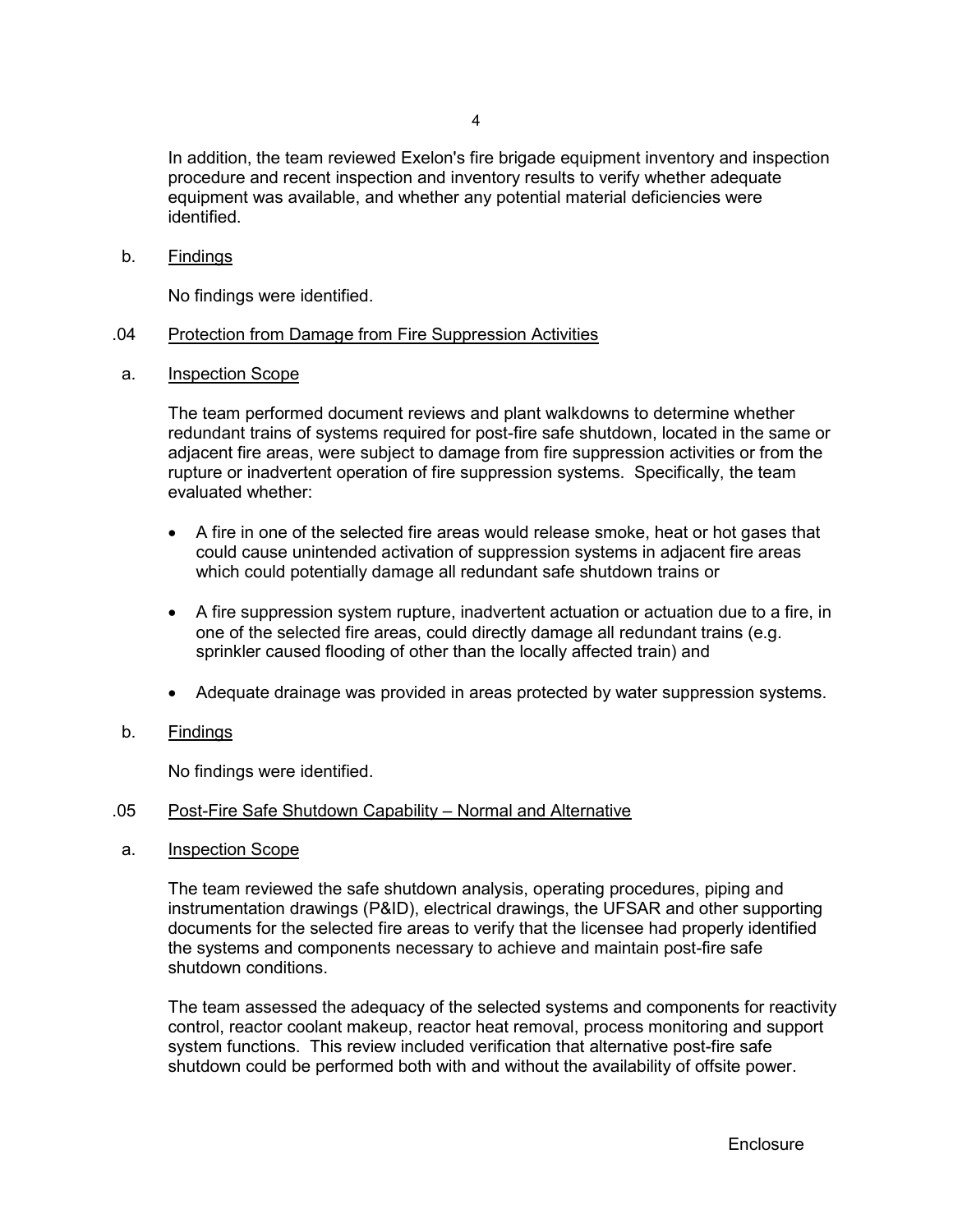Plant walkdowns were also performed to verify that the plant configuration was consistent with that described in the safe shutdown and fire hazards analyses. The team verified that the systems and components credited for use during shutdown would remain free from fire damage.

The team verified that the training program for licensed and non-licensed operators included alternative shutdown capability. The team also verified that personnel required for safe shutdown using the normal or alternative shutdown systems and procedures are trained and available onsite at all times exclusive of those assigned as fire brigade members.

The team reviewed the adequacy of procedures utilized for post-fire safe shutdown and performed an independent walk through of procedure steps to ensure the implementation and human factors adequacy of the procedures. The team also verified that the operators could be reasonably expected to perform specific actions within the time required to maintain plant parameters within specified limits.

Specific procedures reviewed for normal and alternative post-fire shutdown included the following:

- OP-TM-AOP-001, Fire, Rev. 9
- OP-TM-AOP-001-C3C, Fire in ESAS Room, Rev. 8
- OP-TM-AOP-001-A07, Fire in AB 305' NS and DC Pumps Area, Rev. 3

The team reviewed manual actions to ensure that they had been properly reviewed and approved and that the actions could be implemented in accordance with plant procedures in the time necessary to support the safe shutdown method for each fire area. The team also reviewed the periodic testing of the alternative shutdown transfer capability and instrumentation and control functions to ensure the tests are adequate to ensure the functionality of the alternative shutdown capability.

b. Findings

No findings were identified.

- .06 Circuit Analysis
- a. Inspection Scope

The team verified that the licensee performed a post-fire safe shutdown analysis for the selected fire areas and the analysis appropriately identified the structures, systems and components important to achieving and maintaining safe shutdown. Additionally, the team verified that Exelon's analysis ensured that necessary electrical circuits were properly protected and that circuits that could adversely impact safe shutdown due to hot shorts or shorts to ground were identified, evaluated and dispositioned to ensure spurious actuations would not prevent safe shutdown.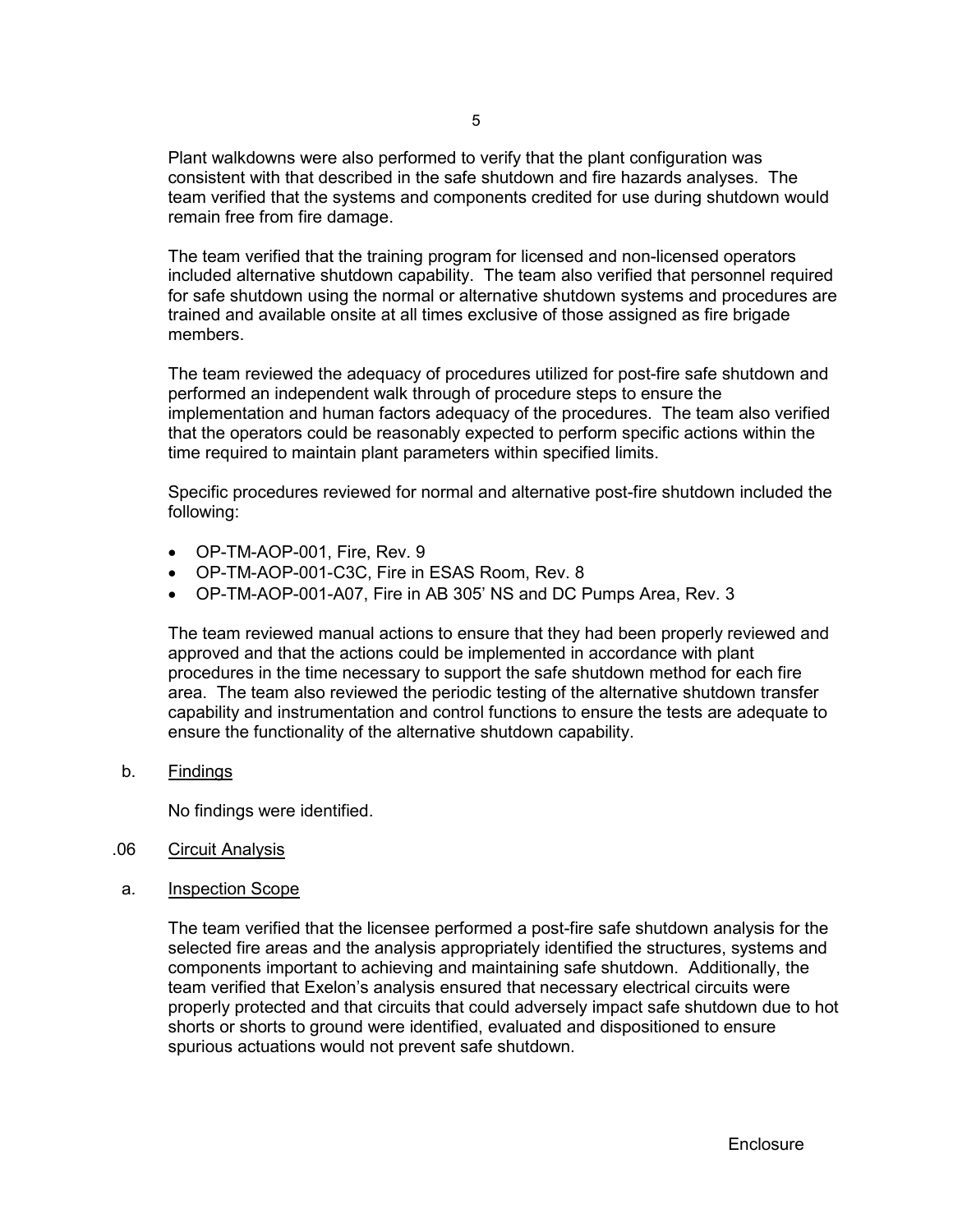The team's review considered fire and cable attributes, cable routing, potential undesirable consequences and common power supply/bus concerns. Specific items included the credibility of the fire threat, cable insulation attributes, cable failure modes and actuations resulting in flow diversion or loss of coolant events.

The team also reviewed cable raceway drawings and/or cable routing databases for a sample of components required for post-fire safe shutdown to verify that cables were routed as described in the safe-shutdown analysis. Additionally, the team reviewed equipment important to safe shutdown, but not part of the success path, to verify that the licensee had taken appropriate actions in accordance with the design and licensing basis and NRC Regulatory Guide 1.189, Revision 2.

Cable failure modes were reviewed for the following components:

- MU-V-14B, Make-up Suction Valve from BWST
- MU-V-3, Letdown Block Valve
- G11-02, EDG 'B' Output Breaker
- RC-LT-777, RSP Pressurizer Level Instrument
- FW-LT-776, RSP SG B Level Instrument
- DH-V-4B, DH/LPI Discharge Valve

The team reviewed a sample of circuit breaker coordination studies to ensure equipment needed to conduct post-fire safe shutdown activities would not be impacted due to a lack of coordination that could result in a common power supply or common bus concern.

The team verified that the transfer of control from the control room to the alternative shutdown location(s) would not be affected by fire-induced circuit faults (e.g. by the provision of separate fuses and power supplies for alternative shutdown control circuits).

b. Findings

No findings were identified.

### .07 Communications

a. Inspection Scope

The team reviewed safe shutdown procedures, the safe shutdown analysis and associated documents to verify an adequate method of communications would be available to plant operators following a fire. During this review the team considered the effects of ambient noise levels, clarity of reception, reliability and coverage patterns. The team also inspected the designated emergency storage lockers to verify the availability of portable radios for the fire brigade and for plant operators. The team also verified that communications equipment such as repeaters and transmitters would not be affected by a fire.

b. Findings

No findings were identified.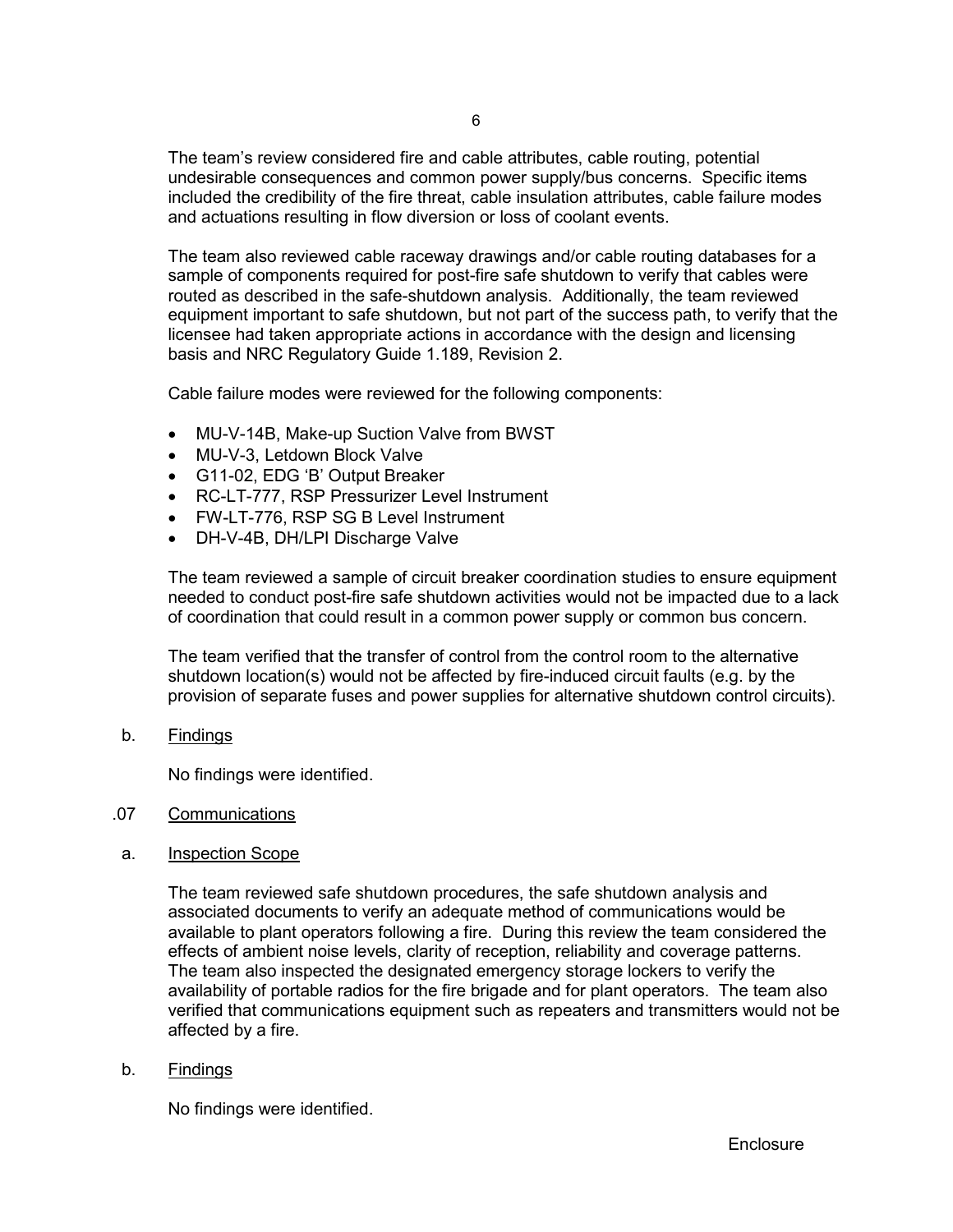#### .08 Emergency Lighting

#### a. Inspection Scope

The team observed the placement and coverage area of eight-hour emergency lights throughout the selected fire areas to evaluate their adequacy for illuminating access and egress pathways and any equipment requiring local operation or instrumentation monitoring for post-fire safe shutdown. The team also verified that the battery power supplies were rated for at least an eight-hour capacity. Preventive maintenance procedures, the vendor manual, completed surveillance tests and battery replacement practices were also reviewed to verify that the emergency lighting was being maintained consistent with the manufacturer's recommendations and in a manner that would ensure reliable operation.

b. Findings

No findings were identified.

- .09 Cold Shutdown Repairs
- a. Inspection Scope

The team verified that the licensee had dedicated repair procedures, equipment and materials to accomplish repairs of components required for cold shutdown which might be damaged by the fire to ensure cold shutdown could be achieved within the time frames specified in their design and licensing bases. The team verified that the repair equipment, components, tools and materials (e.g. pre-cut cables with prepared attachment lugs) were available and accessible on site.

b. Findings

No findings were identified.

#### .10 Compensatory Measures

a. Inspection Scope

The team verified compensatory measures were in place for out-of-service, degraded or inoperable fire protection and post-fire safe shutdown equipment, systems or features (e.g., detection and suppression systems and equipment, passive fire barriers, pumps, valves or electrical devices providing safe shutdown functions or capabilities). The team evaluated whether the short term compensatory measures adequately compensated for the degraded function or feature until appropriate corrective action could be taken and if the licensee was effective in returning the equipment to service in a reasonable period of time.

b. Findings

No findings were identified.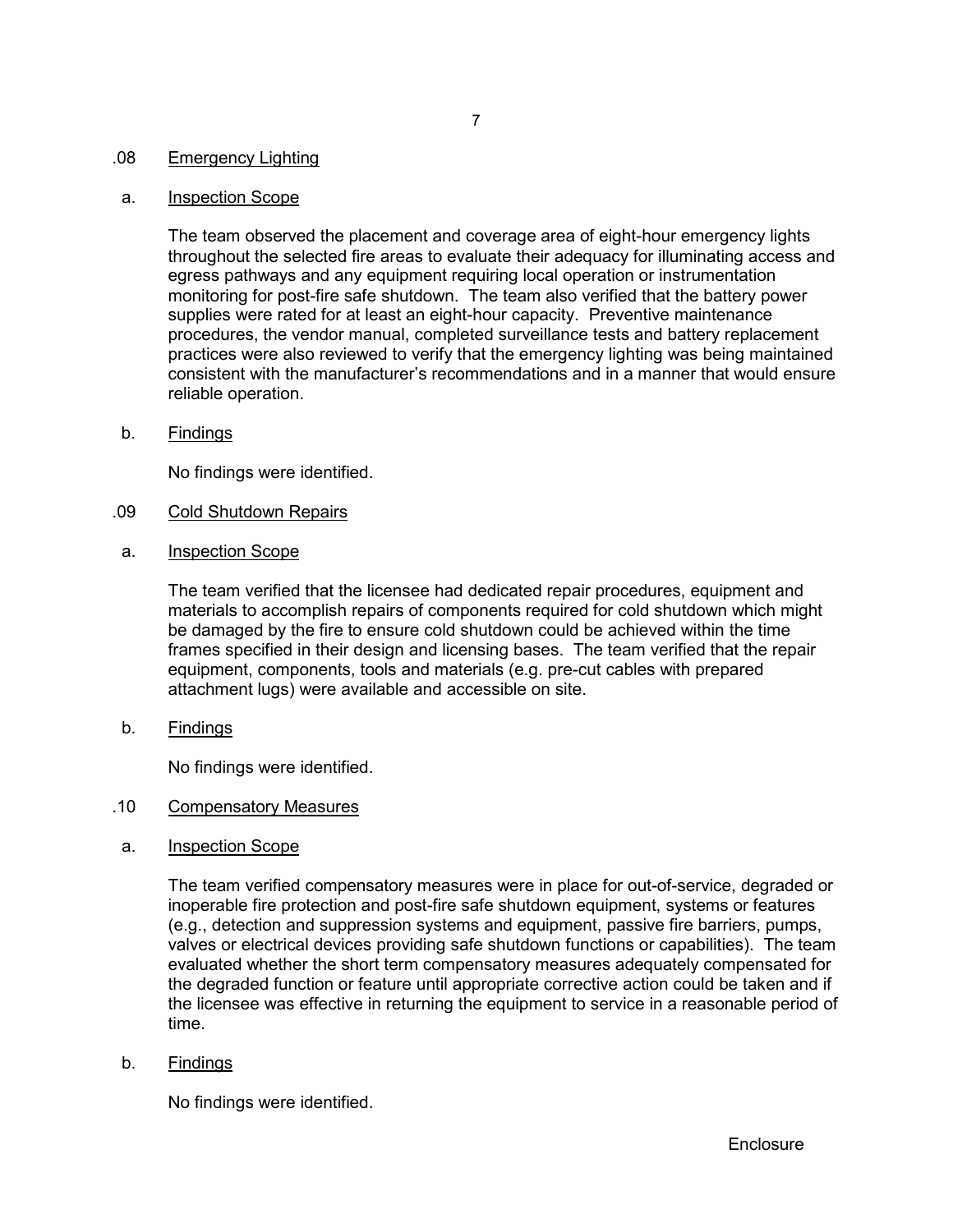#### .11 Fire Protection Program Changes

#### a. Inspection Scope

The team reviewed recent changes to the approved fire protection program to verify that the changes did not constitute an adverse effect on the ability to safely shutdown.

b. Findings

No findings were identified.

#### .12 Control of Transient Combustibles and Ignition Sources

a. Inspection Scope

The team reviewed Exelon's procedures and programs for the control of ignition sources and transient combustibles to assess their effectiveness in preventing fires and in controlling combustible loading within limits established in the FHAR. A sample of hot work and transient combustible control permits were reviewed to assess the adequacy of Exelon's fire protection program administrative controls. The team performed plant walkdowns to independently verify whether transient combustibles and ignition sources were being properly controlled in accordance with the administrative controls.

b. Findings

No findings were identified.

- .13 Large Fires and Explosions Mitigation Strategies
- a. Inspection Scope

The team reviewed selected mitigation strategies intended to maintain or restore core cooling and spent fuel pool cooling capabilities under the circumstances associated with the loss of large areas of the plant due to explosions and/or fires. The team assessed whether Exelon continued to meet the requirements of Operating License Condition 2.c.(17) and 10 CFR 50.54(hh)(2). The team reviewed the following mitigation strategies and associated station procedures:

- Manual operation of the turbine-driven feedwater pump, in accordance with OP-TM-424-901, "Emergency Feedwater," Revision 2; and OP-TM-AOP-009, "Loss of Plant Control Facilities," Revision 5
- Spent fuel pool make-up, in accordance with ER-TM-TSC-0025, "TMI-1 Extensive Damage Mitigation Guidelines," Revision 3, and OP-TM-251-901, "High Capacity Fire Service Makeup to Spent Fuel Pool," Revision 4. The team's review included a detailed assessment of the procedural guidance; a walkdown of the strategy with a trained operator to assess the feasibility of the strategy and operator familiarity;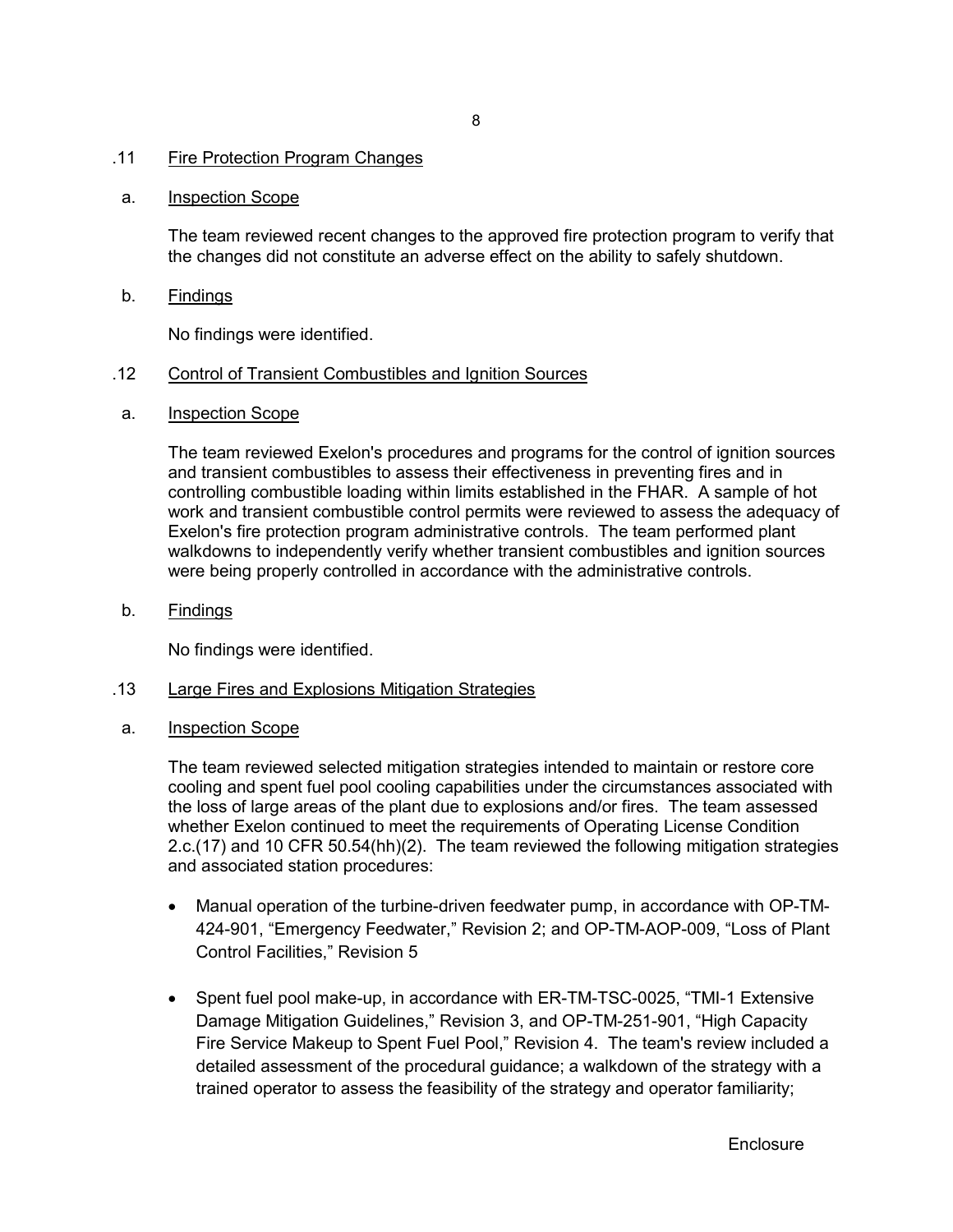maintenance and surveillance testing of all designated strategy equipment and an inventory check of strategy equipment to ensure the appropriateness of equipment storage and availability. The team also evaluated the adequacy of corrective actions associated with issues identified during previous inspections in this area.

b. Findings

No findings were identified.

## **4. OTHER ACTIVITIES [OA]**

- 4OA2 Identification and Resolution of Problems (IP 71152)
- .01 Corrective Actions for Fire Protection Deficiencies
- a. Inspection Scope

The team reviewed a sample of issue reports associated with the fire protection program, post-fire safe shutdown issues and mitigation strategy issues to determine whether Exelon was appropriately identifying, characterizing, and correcting problems associated with these areas and whether the planned or completed corrective actions were appropriate. The issue reports reviewed are listed in the attachment.

b. Findings

No findings were identified.

### 4OA6 Meetings, Including Exit

#### Exit Meeting Summary

The team presented their preliminary inspection results to Mr. Richard Libra, Three Mile Island Nuclear Station, Site Vice President, and other members of the site staff at a debrief meeting on February 12, 2014. The team further discussed their preliminary inspection results to Mr. Mark Torborg, Three Miles Island Nuclear Station, Engineering Programs Manager, and other members of the site staff an exit meeting on February 18, 2014. No proprietary information was included in this inspection report.

Attachment: Supplemental Information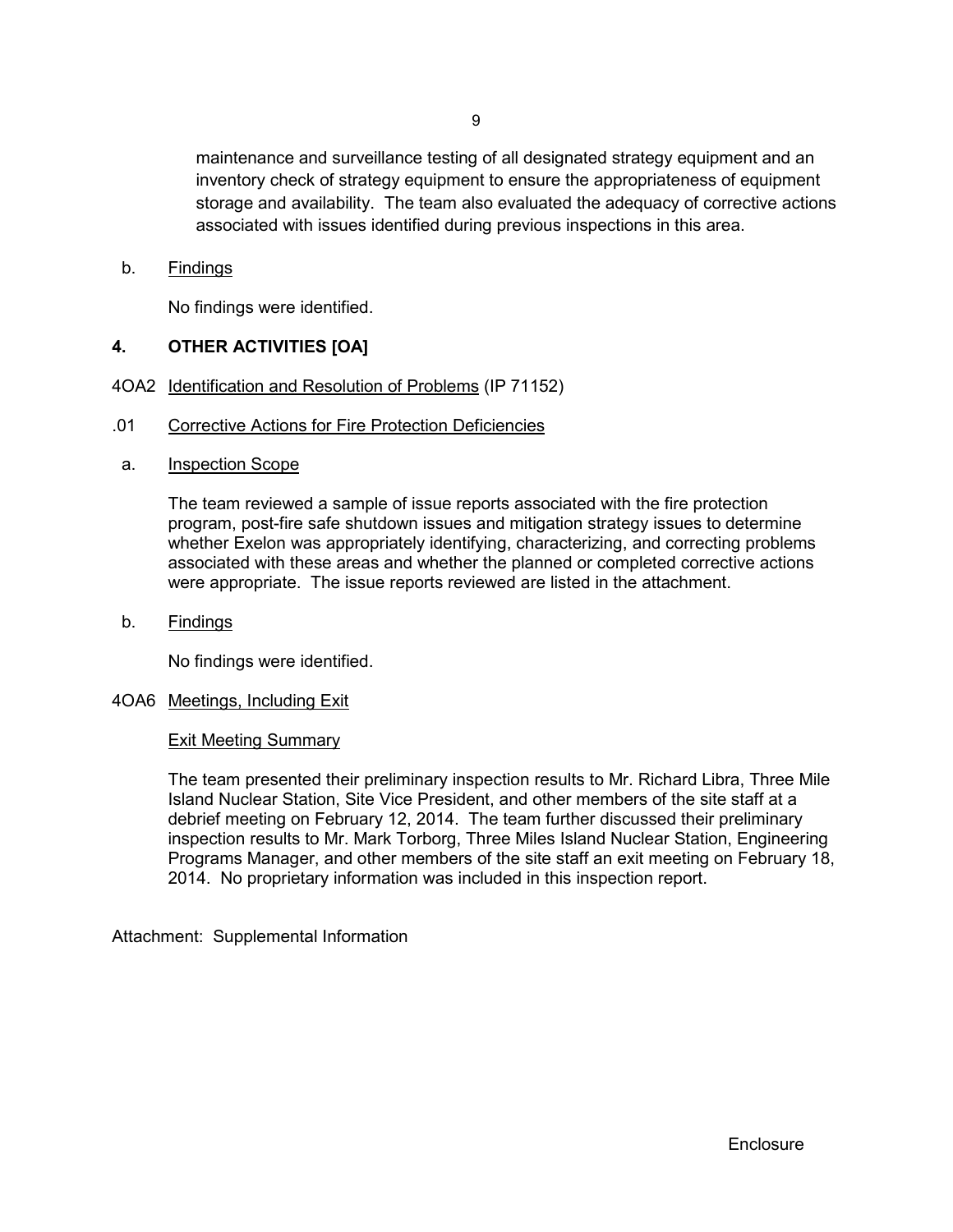# **KEY POINTS OF CONTACT**

Licensee Personnel

- R. Libra, Site Vice President
- M. Newcomer, Plant Manager
- D. Atherholt, Manager, Regulatory Assurance
- K. Coughlin, Operations SOS
- J. Dullinger, Director, Site Engineering
- R. Ezzo, Fire Safe Shutdown Engineer
- M. Fitzwater, Licensing Engineer
- D. Herr, Fire Systems Engineer
- S. Miscevich, Reactor Operator
- R. Myers, Site Fire Marshall
- T. O'Connor, Fire Protection Contractor
- C. Pragman, Exelon Cororate Fire Protection
- S. Sallade, Initial Licensing Trainer, Lead Instructor
- E. Shawalter, Design Engineer
- C. Six, Director, Site Operations
- M. Taylor, Exelon Corporate Fire Protection
- S. Taylor, Fire Protection Engineer
- D. Trastle, NOS
- M. Torborg, Manager, Engineering Programs
- M. Willenbecher, Manager, Operations Support

NRC Personnel

- J. Rogge, Chief, Engineering Branch 3, Division of Reactor Safety
- D. Werkheiser, Senior Resident Inspector, Three Mile Island Nuclear Station
- J. Heinly, Resident Inspector, Three Mile Island Nuclear Station

# **LIST OF ITEMS OPENED, CLOSED, AND DISCUSSED**

Opened None

Opened and Closed None

Closed None

Discussed None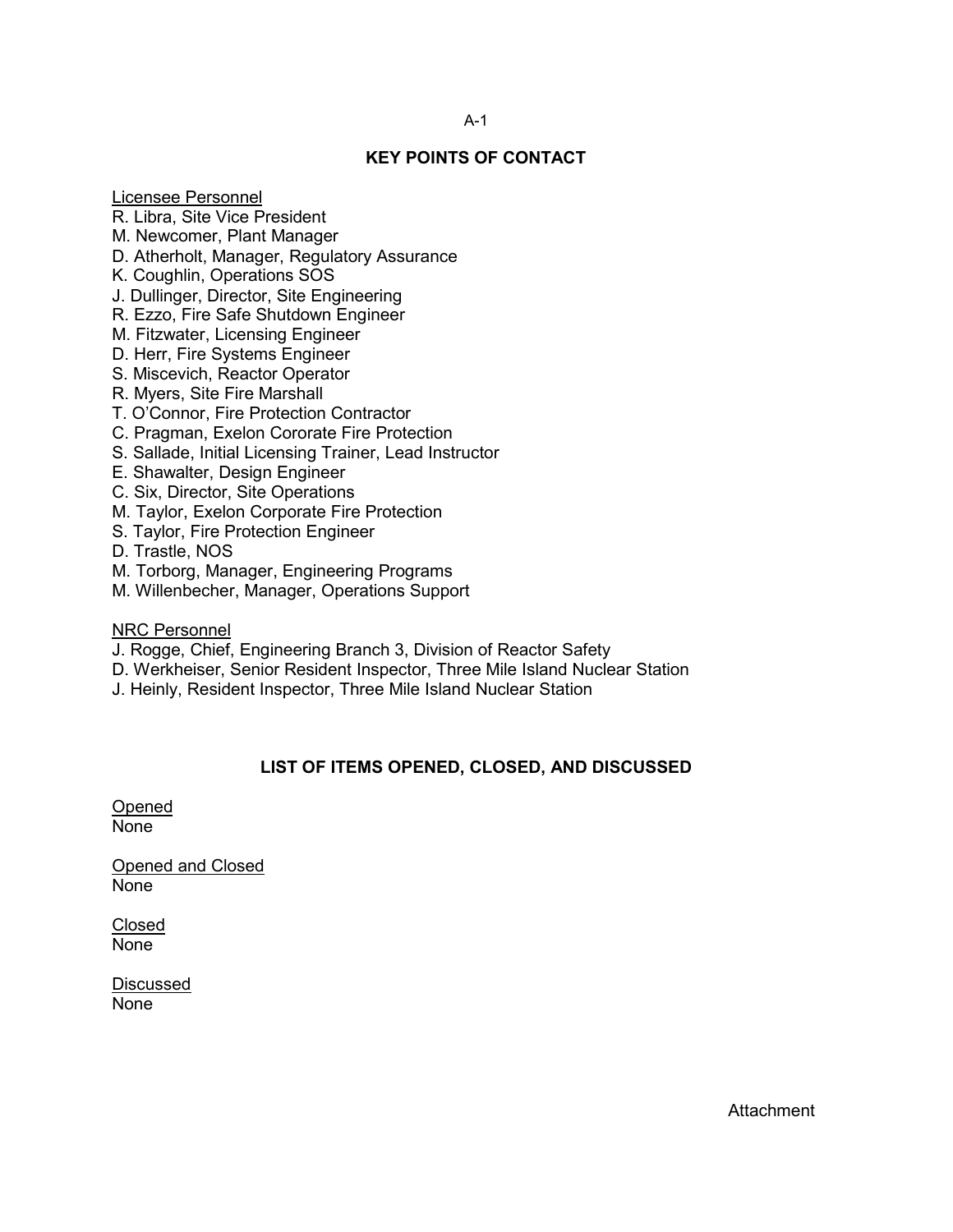#### A-2

#### **LIST OF DOCUMENTS REVIEWED**

#### **Fire Protection Licensing Documents**

Exemption TMI-1, Fire Protection Exemption, Dated 13/30/86 Exemption, TMI-1, Fire Protection Exemption, Dated 3/24/87 Exemption, TMI-1, 10CFR50, Appendix R Exemption Request, Dated 4/20/99 Exemption, TMI-1, Title 10 of the Code of Federal Regulations Part 50 Appendix R Requirements, Dated 3/30/09 Exemption, TMI-1, Title 10 of the Code of Federal Regulations Part 50 Appendix R Requirements, Dated 6/28/10 Response, TMI-1, 10 CFR 50, Appendix R, Section III.G, Fire Protection of Safe Shutdown Capability, Dated 1/28/09 Response, TMI-1, Post-Fire Safe Shutdown Methodology – Generic Letter 81-12, 10/19/89 Response, TMI-1, 10 CFR 50, Appendix R, Section III.G, Fire Protection of Safe Shutdown Capability, Dated 3/15/10 Request, TMI-1, 10 CFR 50, Appendix R, Section III.G, Fire Protection of Safe Shutdown Capability, Dated 2/4/08 Request, TMI-1, 10 CFR 50, Appendix R, Section III.G, Fire Protection of Safe Shutdown Capability, Dated 3/3/09 SE, Resolution of Various TMI-1 Appendix R Issues, 9/7/88 SER, Fire Protection for TMI-1, Dated 9/19/78 TMI-1 Fire Hazards Analysis Report 990-1745, Volume 1, Rev. 25 TMI-1 Fire Hazards Analysis Report 990-1745, Volume 2, Rev. 25 UFSAR, Section 7.4.6, Remote Shutdown System, Rev. 21 UFSAR, Section 9.9, Plant Fire Protection Program Implementation, Rev. 21 1038, Administrative Controls-Fire Protection Program, Rev. 80

# **Calculations, Analysis, and Engineering Evaluation**

C-1101-911-E420-002, Multiple Spurious Operations (MSO) Scenario Analysis, Rev. 1 OPE-03-025, Fire Water Flow Less Than 3303-A2 Requirements, Rev. 3 PES-P-006, Diesel Fuel Oil Standard, Rev. 10 SQ-T1-4A, Seismic Qualification Report B/A 128108, Rev. 0 TE 817422-12, Time Between Fire Detection & Cable Failure in CB-FA-3D and CB-FA-4B, 7/6/09 TM-PRA-21.06, Fire PRA Summary and Quantification Notebook, Rev. 0 TM 08-01051, Revise FHAR w/ CR Evacuation & Loss of Seal Cooling Strategy, Rev. 0 TM 09-00527, APP R Control Room Evacuation Transient Analysis, Rev. 0 86-9101191, TMI-1 Appendix R Transient Evaluation Summary, Rev. 1

990-3018, Fire Barrier Penetration Seal Evaluation Report, Rev. 0

#### **Engineering Change Requests**

ECR TM 02-00068, IEE for Big Beam Emergency Lights, Rev. 0

#### **Fire Protection Evaluations of Modifications and Design Changes**

ECP 08-00786, Prevention of Spurious Operation DH-V-6A/6B – CMT 609275, Rev. 1 FPE-T1-418719-001, FS-P-2 Motor Fire Pump Remote Stop Button, Rev. 0

**Attachment**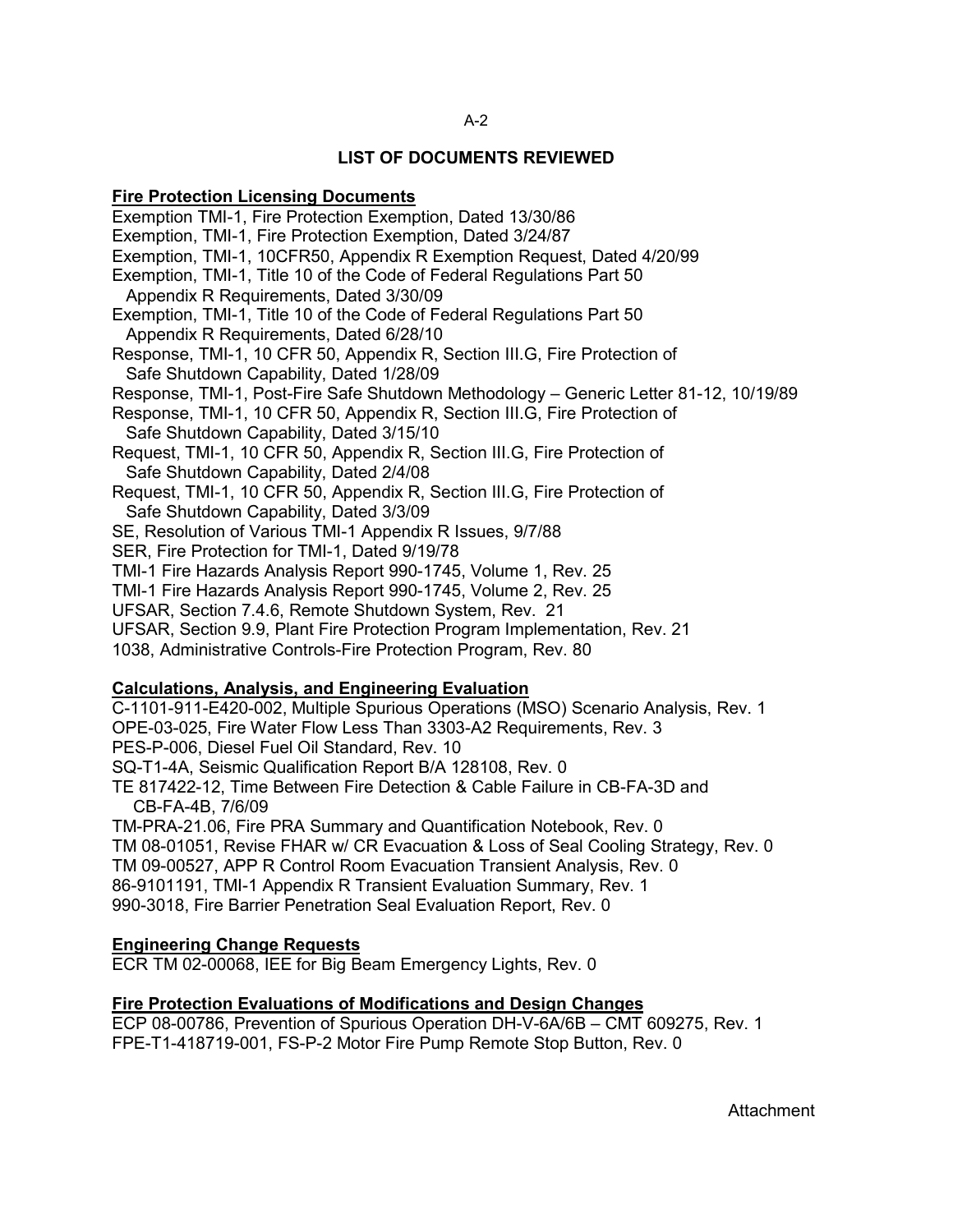### **Procedures**

M-143, Air Handling Equipment Maintenance, Rev. 24 OP-AA-201-001, Fire Marshal Tours, Rev. 5 OP-AA-201-003, Fire Drill Performance, Rev. 12 OP-AA-201-004, Fire Prevention for Hot Work, Rev. 10 OP-AA-201-005, Fire Brigade Qualification, Rev. 8 OP-AA-201-009, Control of Transient Combustible material, Rev. 12 OP-AA-201-011-1001, Fire Marshall Certification Process, Rev. 1 U-8, Hydrostatic Testing of Hose, Rev. 43A 1104-45L, Portable Fire Fighting Equipment, Rev. 28 1104-45R, Fire Protection System Operations Surveillance, Rev. 57 1104-57, Fuel Oil Storage and Transfer System, Rev. 47A 1107-4, Electrical Distribution Panel Listing, Rev. 215 1107-4.2, Control Panel Fuse Listing, Rev. 18 1301-12.2, Hose Station Inspection, Rev. 19 1301-12.3, Fire System Hose Station Inspection and Functional Test, Rev. 28A 1303-13.3, Remote Shutdown Readiness Checks, Rev. 6 1301-15.1, Appendix "R" Cold Shutdown Repair Material Inventory, Rev.14 1302-14.2, Inspection of Fire Brigade Vehicle Equipment, Rev. 15 1303-12.14, Fire Protection Instrumentation Non-Supervised Circuits Test, Rev. 25 1303-12.17, Fire System Testing - Miscellaneous Deluge Functional Test, Rev. 34 1303-12.18.1, Diesel Generator Cooling Air Intake Deluge Flow Test, Rev. 1 1303-12.18.2, Diesel Generator Combustion Air Intake Deluge Flow Test, Rev. 2 1303-12.23, Fire Damper Inspection, Rev. 30 1303-12.24, Raceway Fire Barrier Inspection, Rev. 17 1303-12.8B, Fire Protection Instrumentation Functional Test, Rev. 24 1303-12.8D, Fire Protection Instrumentation Functional Test (Diesel Generators), Rev. 11 1303-12.8E, Screen House Fire Detection Functional Test, Rev. 14 1303-12.8F, Fire Protection Instrumentation Auxiliary Bldg Functional Test, Rev. 40 1303-12.9, Fire Barrier Seal Inspection, Rev. 43 1303-13.1, Appendix R Portable Emergency Lights Functional Test, Rev. 21 1303-13.3, Remote Shutdown Readiness Checks, Rev. 6 1420-Y-30, Repair of Appendix "R" Cold Shutdown & Remote Shutdown System Circuits, Rev. 16 3303-A1, Fire System Valve Cycling, Rev. 42 3303-A2, Fire System Main Header Flush and Loop Test, Rev. 41B

- 3303-A3, Fire Pump Capacity Testing, Rev. 19
- 3303-M1, Fire Pump Periodic Operation, Rev. 45
- 3303-R1, Fire Pump Start Circuit, Rev. 23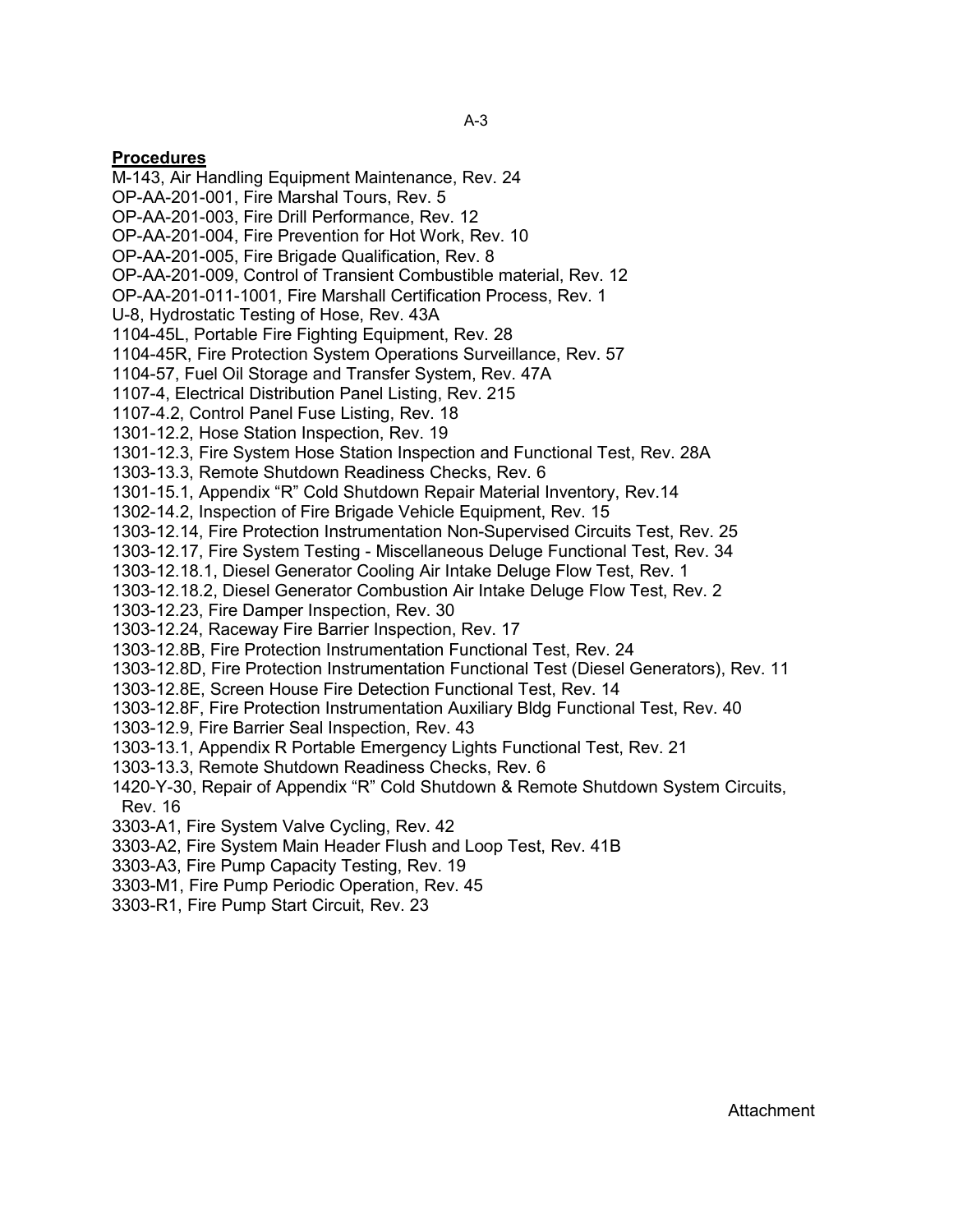### **Operations Procedures**

HVB-1-10, Heating and Ventilation Panel Annunciator B, Rev. 13 OP-TM-AOP-001, Fire, Rev. 9 OP-TM-AOP-001-A07, Fire in AB 305' NS and DC Pumps Area, Rev. 3 OP-TM-AOP-0011-A07, Fire in AB 305' NS and DC Pumps Area Basis Document, Rev. 4 OP-TM-AOP-001-C3C, Fire in ESAS Room, Rev. 8 OP-TM-AOP-0011-C3C, Fire Area CB-FA-3C Safe Shutdown Basis Document, Rev. 11 OP-TM-AOP-001-IS1, Fire in 1R 480V Switchgear Area, Rev. 2 OP-TM-AOP-0011-IS1, Fire in 1R 480V Switchgear Area Basis Document, Rev. 4 OP-TM-AOP-020, Loss of Station Power, Rev. 17 OP-TM-AOP-0201, Loss of Station Power Basis Document, Rev. 0 OP-TM-AOP-041, Loss of Seal Injection, Rev. 6 OP-TM-AOP-0411, Loss of Seal Injection Basis Document, Rev. 5 OP-TM-EOP-001, Reactor Trip, Rev. 12 OP-TM-EOP-0011, Reactor Trip Basis Document, Rev. 5 OP-TM-EOP-010, Emergency Procedures Rules, Guides and Graphs, Rev. 17 OP-TM-EOP-0101, Emergency Procedures Rules, Guides and Graphs Basis Document, Rev. 9 OP-TM-102-106-1001, Operator Response Time Program at TMI, Rev. 1 OP-TM-211-901, Emergency Injection (HPI/LPI), Rev. 7 OP-TM-220-901, Emergency Power Supply for Pressurizer Heaters, Rev. 5 OP-TM-220-902, Establish Pressurizer Steam Bubble, Rev. 0 OP-TM-226-901, Loss of all RCP Seal Cooling, Rev. 5 OP-TM-424-901, Emergency Feedwater, Rev. 2 OP-TM-861-902, Diesel Generator EG-Y-1B Emergency Operations, Rev. 15 OS-24, Conduct of Operations during Abnormal and Emergency Events, Rev. 24

# **Large Fires and Explosions Mitigation Strategies Documents**

ER-TM-TSC-0025, TMI-1 Extensive Damage Mitigation Guidelines, Rev. 3 OP-TM-AOP-009, Loss of Plant Control Facilities, Rev. 5 OP-TM-251-901, High Capacity Fire Service Makeup to Spent Fuel Pool, Rev. 4 OP-TM-424-901, Emergency Feedwater, Rev. 2

# **Completed Tests/Surveillances**

1303-13.1, Appendix R Portable Emergency Lights Functional Test, Completed 11/17/13

- 1303-13.1A, D.C. Emergency Lighting Water Level and Function Checks, Aux. Building, 271' & 281' ELEV., Completed 12/2/13
- 1303-13.1B, D.C. Emergency Lighting Water Level and Function Checks, Aux. Building, 306' & 331' ELEV., Completed 12/11/13
- 1303-13.1C, D.C. Emergency Lighting Water Level and Function Checks, Intermediate Building, Completed 12/12/13
- 1303-13.1D, D.C. Emergency Lighting Water Level and Function Checks, Control Building, 306', 322', & 355' ELEV., Completed 12/11/13
- 1303-13.1E, D.C. Emergency Lighting Water Level and Function Checks, Control Building, 322' ELEV., Completed 12/16/13
- 1303-13.1F, D.C. Emergency Lighting Water Level and Function Checks, Control Building, 338' ELEV. Diesel Generator Building, Completed 12/19/13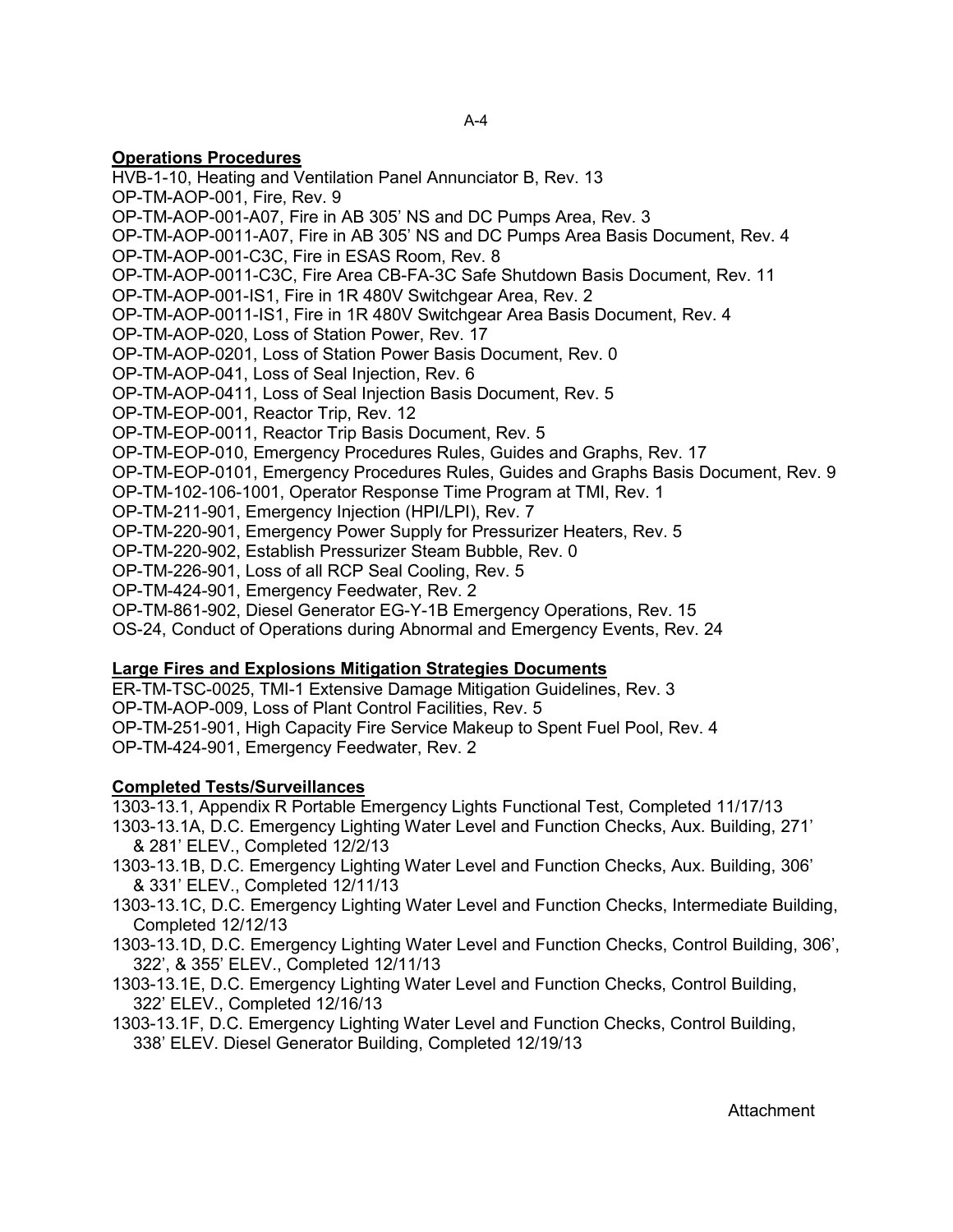1303-13.1G, D.C. Emergency Lighting Water Level and Function Checks,

- Turbine, Fuel Handling, Service, and Screen House Buildings, Completed 12/26/13
- 1303-13.2A, Inspection/Testing/Troubleshooting/Repair of the D.C. Emergency Lighting, Aux. Bldg. 271' & 281' ELEV., Completed 8/8/13
- 1303-13.2B, Inspection/Testing/Troubleshooting/Repair of the D.C. Emergency Lighting, Aux. Bldg. 305' & 331' ELEV., Completed 8/6/13, 9/5/13, and 10/3/13
- 1303-13.2C, Inspection/Testing of the D.C. Emergency Lighting, Intermediate Bldg. 295', 305', & 322' ELEV., Completed 9/11/13
- 1303-13.2D, Inspection/Testing/Troubleshooting/Repair of the D.C. Emergency Lighting, Control BLDG. 306', 322', & 355' ELEV., Completed 12/11/13
- 1303-13.2E, Inspection/Testing/Troubleshooting/Repair of the D.C. Emergency Lighting, Control BLDG. 322', ELEV., Completed 12/15/13
- 1303-13.2F, Inspection/Testing/Troubleshooting/Repair of the D.C. Emergency Lighting, Control BLDG. 338' ELEV. & Diesel Generator Building, Completed 7/24/13
- 1303-13.2G, Inspection/Testing/Troubleshooting/Repair of the D.C. Emergency Lighting, Turbine, Fuel Handling, and Screen House, Completed 7/30/13

### **Quality Assurance Audits and Self Assessments**

NOSA-TMI-11-13, TMI Fire Protection Increased Frequency Audit Report, 10/19/11 NOSA-TMI-12-10, TMI Fire Protection Audit Report, 10/4/12 Three Mile Island Pre-NRC Triennial Fire Protection Inspection Self-Assessment, 9/6/13

## **System Health Reports**

TMI-1, Fire Protection Program SHR, 4<sup>th</sup> Quarter, 2013 TMI-1, Fire Protection Suppression System SHR, 4<sup>th</sup> Quarter, 2013 TMI-1, 762-Emergency Lighting System, 1<sup>st</sup> Quarter, 2013 TMI-1, 762-Emergency Lighting System, 3rd Quarter, 2013

### **Drawings and Wiring Diagrams**

C-210-085, Diesel Generator B Electrical Equip. Cab., Rev. 12 C-1792, Bus Duct Layout - Intake Structure Pump House, Rev. 0 CD-23-1, Sht. 1, Reactor Coolant System Saturation Margin Monitor Channel "B", Rev. 8 CD-24-3, Sht. 1, Reactor Coolant System Saturation Margin Monitor Channel "B", Rev. 6 CD-25-1, Sht. 1, Reactor Coolant System Saturation Margin Monitor Channel "B", Rev. 10 D42-421516, Sht. 1, Wiring Diagram, Rev. 25 E-206-011, One Line & Relay Diagram, Rev. 54 E-206-022, One Line & Relay Diagram 4160V ENGD. Safeguards Switchgear, Rev. 21 E-206-051, One Line Diagram 250/125V DC Sys. & 120V AC Vital Instrumentation, Rev. 36 E-304-737, Fire Service Piping - Control Bldg., Rev. 0 FHA-027, Auxiliary Bldg. Elev. 305 Foot Fire Area Layout, Rev. 10 FHA-035, Control Room Tower Elev. 338 Foot Fire Area Layout, Rev. 13 FHA-037, Control Room Tower Fire Area Layout - Section A-A Detail, Rev. 6 FHA-038, Control Room Tower Fire Area Layout - Section B-B Detail, Rev. 6 FHA-044, Diesel Generator Bldg. Fire Area Layout, Rev. 4 FHA-045, Diesel Generator Bldg. Fire Area Layout, Rev. 2 FHA-046, Intake Screen & Pump House Fire Area Layout, Rev. 8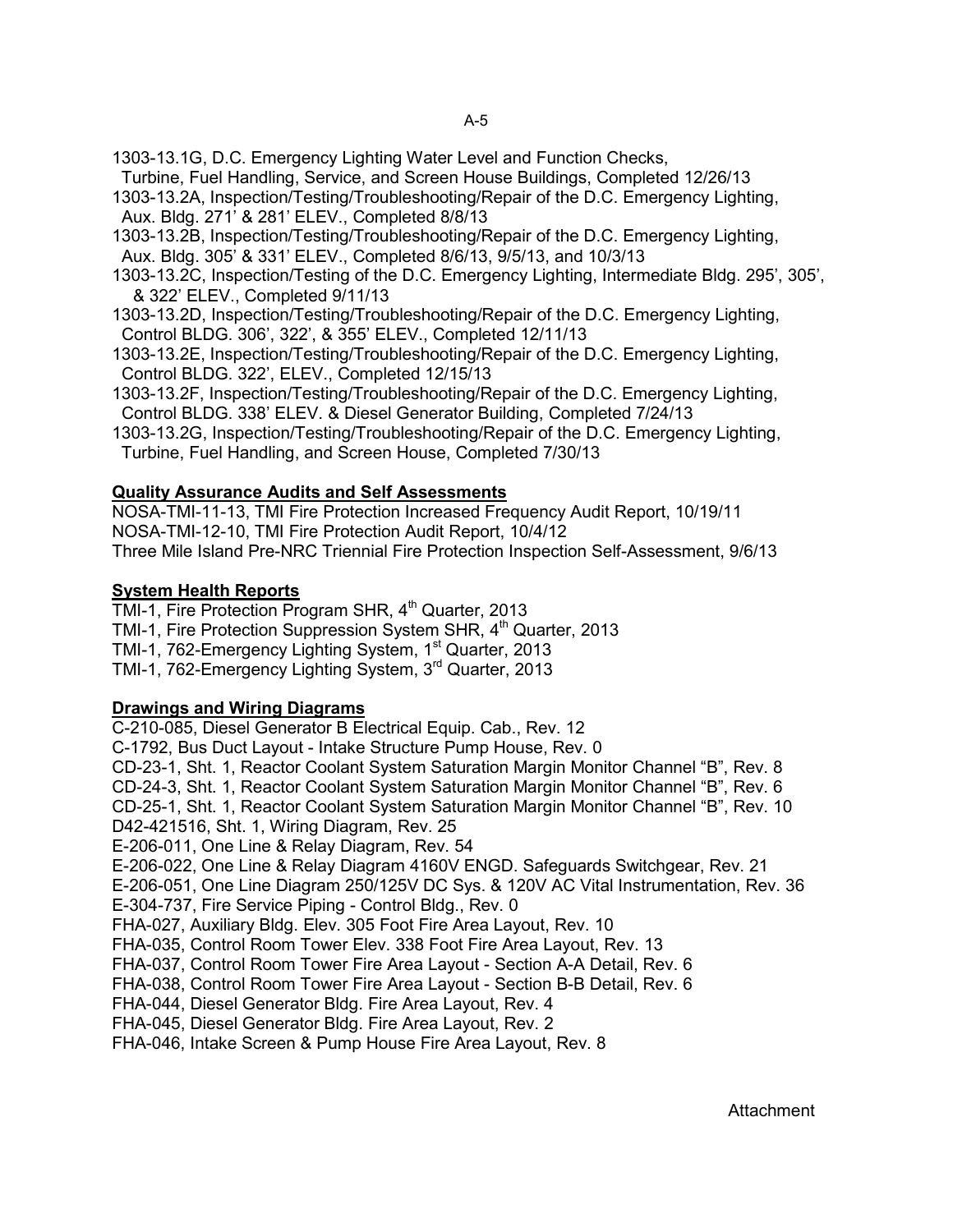PW-20, Sht. 1, Reactor Coolant System Saturation Margin Monitor Channel "B", Rev. 14 SS-209-016, Electrical Elementary Diagram DC & Misc., Rev. 4 1E-710-11-001, 230KV, 6.9KV, 4.16 & 480 SA & SB Schematic, Rev. 9 1E-710-11-002, 4160V & 480V Schematic, Rev. 1 85C-70013, Sht. 107A, Motor Control Center 1B Engineered Safeguards Valves, Rev. 11 201-254, 125/250V DC ENGD SFGDS Distribution Panel 1F, Rev, 21 206-011, Electrical Main One Line & Relay Diagram, Rev. 54 206-021, 6900 V. & 4160 V. Switchgear, Rev. 16 206-022, 4160 V. ENGD. Safeguards Switchgear, Rev. 21 206-032, Screen House, Reactor BLDG. H&V, 480V Switchgear, Rev. 18 206-051, 250/125V D.C. System & 120V A.C. Vital Instrumentation, Rev. 36 208-164, 4160V Switchgear (1E3, G11-02 Diesel Generator 1B Breaker, Rev. 27 208-433, Sht. 2, Electrical Elementary Diag. 480V Cont. Ctr. 1B-ESV – Unit 1C L.P. Injection Valve DH-V-3B, Rev. 3 208-434, Sht. 1, Electrical Elementary Diagram 480V Cont. Ctr. 1A – ESV Unit 3B, Rev. 9 208-434, Sht. 2, Electrical Elementary Diagram 480V Cont. Ctr. 1B – ESV Unit 3B, Rev. 7 208-440, Sht. 2, Electrical Elementary Diag. 480V Cont. Ctr. 1B-ESV Unit 4A BWST Outlet Valve MU-V-14B, Rev. 2 208-753, Remote Shutdown Transfer Switch Panel "B", Rev. 2 208-754, Remote Shutdown Transfer Switch Panel "B", Rev. 3 208-759, Electrical Elementary Diag. Remote Shutdown Emergency Diesel Generator B, Rev. 1 209-022, Letdown Block Valve MU-V-3, Rev. 14 209-022, Sht. 1, Electrical Elementary Diag. DC & Misc. Letdown Block Valve MU-V-3, Rev. 14 209-147, Motor Fire Pump FS-P-2 Schematic, Rev. 10 209-149, Diesel Fire Pumps FS-P-1 & FS-P-3 Schematic, Rev. 12 210-007, Main Control Room-Console CC, Rev. 26 210-010, Connection Diagram Electrical Main Control Room Console CR, Rev. 20 210-473, Remote Shutdown Transfer Switch Panel "B", Rev. 0 210-483, Remote Shutdown Panel "B", Rear and Side Panel, Rev. 3 210-490, Diesel Generator B Remote Shutdown Panel, Rev. 4 210-830, Electrical Main Control Room Console CR, Rev. 25 210-975, Auxiliary Control System Connection Diagram-Remote Shutdown, Rev. 3 210-1000, Motor Fire Pump Wiring Diagram, Rev. 0 211-007, Sht. S-16, Electrical Splice Box S-16, Rev. 1 211-007, Sht. S-23, Electrical Splice Box S-23, Rev. 1 224-336, Sht. 7, Electrical Instrumentation Ch. "B" Containment Vessel Penetration No. 205E, Rev. 20 623F371, Connection Diagram Unit 1E1, Rev. 8 623F373, Connection Diagram Unit 1E3, Rev. 11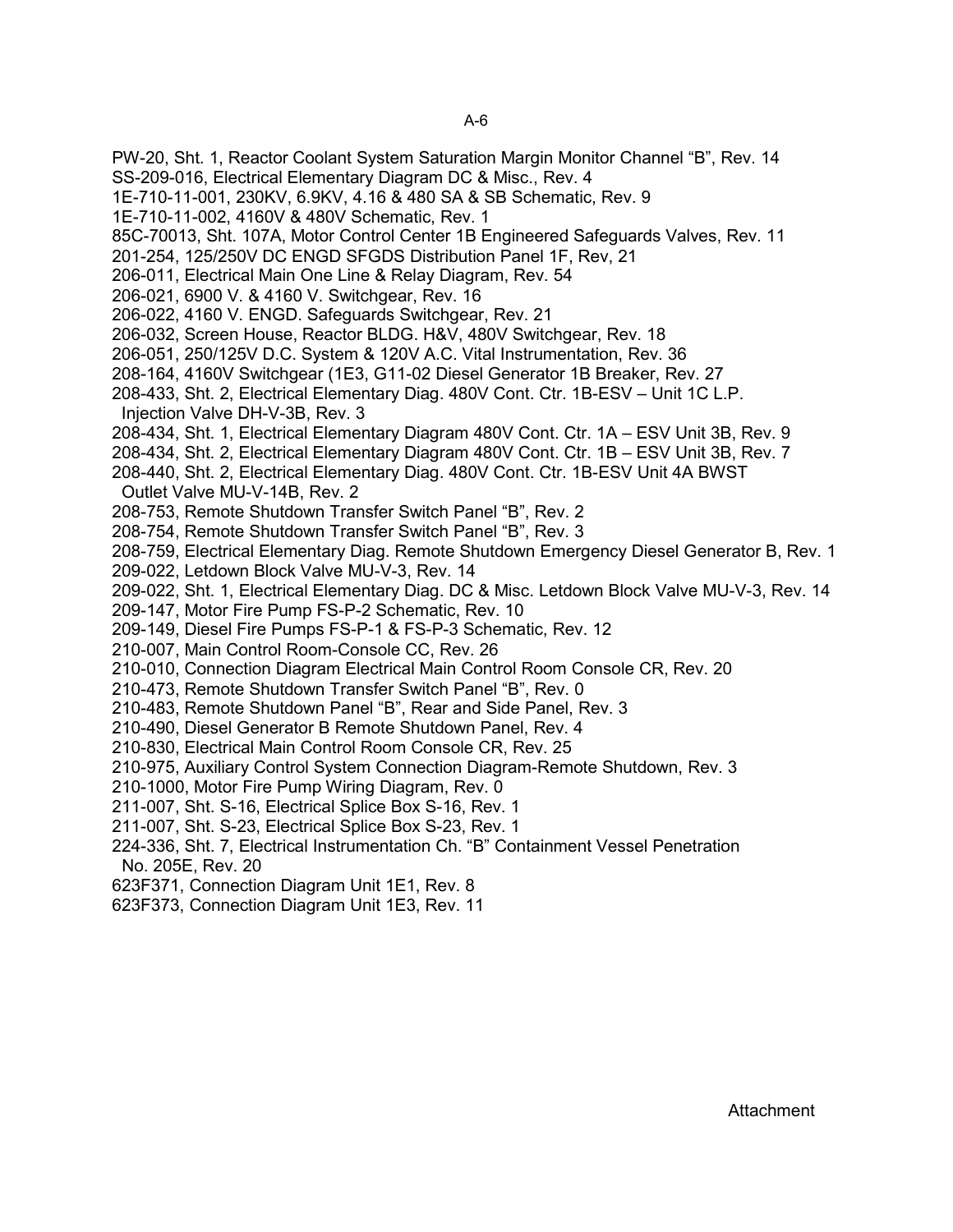#### **Piping and Instrumentation Diagrams**

1-FHA-037, Fire Area Layout Control Tower Section A-A, Rev. 6 301-011, Main Steam, Rev. 76 302-081, Feedwater, Rev. 56 302-082, Emergency Feedwater, Rev. 24 302-101, Condensate, Rev. 66 302-202, Nuclear Services River Water System, Rev. 81 302-231 Sht. 1, Fire Water Yard Header Flow Diagram, Rev. 109 302-231 Sht. 2, Fire Water Flow Diagram, Rev. 17 302-231 Sht. 3, Deluge & Alarm Valve Schematic Details, Rev. 27 302-273, Emergency Feedwater & Main Steam Valve (2 Hour Backup Supply Air), Rev. 24 302-610, Nuclear Services Closed Cycle Cooling Water, Rev. 81 302-640, Decay Heat Removal Flow Diagram, Rev. 84 302-645, Decay Heat, Closed Cycle Cooling Water, Rev. 39 302-650, Reactor Coolant System, Rev. 61 302-660, Makeup & Purification Flow Diagram, Rev. 45 302-661, Make-up & Purification Flow Diagram, Rev. 61 302-711, Core Flooding, Rev. 28 302-712, Reactor Building Spray, Rev. 49

#### **Fire Fighting Strategies (i.e., Pre-Fire Plans)**

AB-FZ-7, Auxiliary Bldg. Elev. 305 Foot, Rev. 3 CB-FA-3C, Control Bldg. Elev. 338 Foot ESAS Room, Rev. 3 DG-FA-1, "A" Diesel Generator Room, Rev. 4 ISPH-FZ-1, Intake Screen Pump House, Rev. 2

#### **Fire Brigade Drills and Critiques**

Drill No. 4/1/B/12/#2, performed on 10/31/12 Drill No. 2/1/A/13, performed on 4/2/13 Drill No. 2/1/C/13, performed on 4/10/13 Drill No. 2/1/D/13, performed on 4/17/13 Drill No. 2/1/E/13, performed on 5/1/13 Drill No. 2/1/B/13, performed on 5/22/13 Drill No. 2/1/A/13/#2, performed on 6/21/13 Drill No. 3/1/E/13, performed on 8/29/13 Drill No. 3/1/B/13/#2, performed on 9/29/13 Drill No. 1/1/C/14, performed on 1/15/14

### **Fire Brigade Training**

Fire Brigade Leader Qualification Matrix Report, dated 12/12/13 Fire Brigade Member Qualification Matrix Report, dated 12/12/13 LPID 11.4.01.052, Fire Brigade Initial & Refresher Training, Rev. 13 LPID IMS-01, Fire Brigade Incident Management System, Rev. 2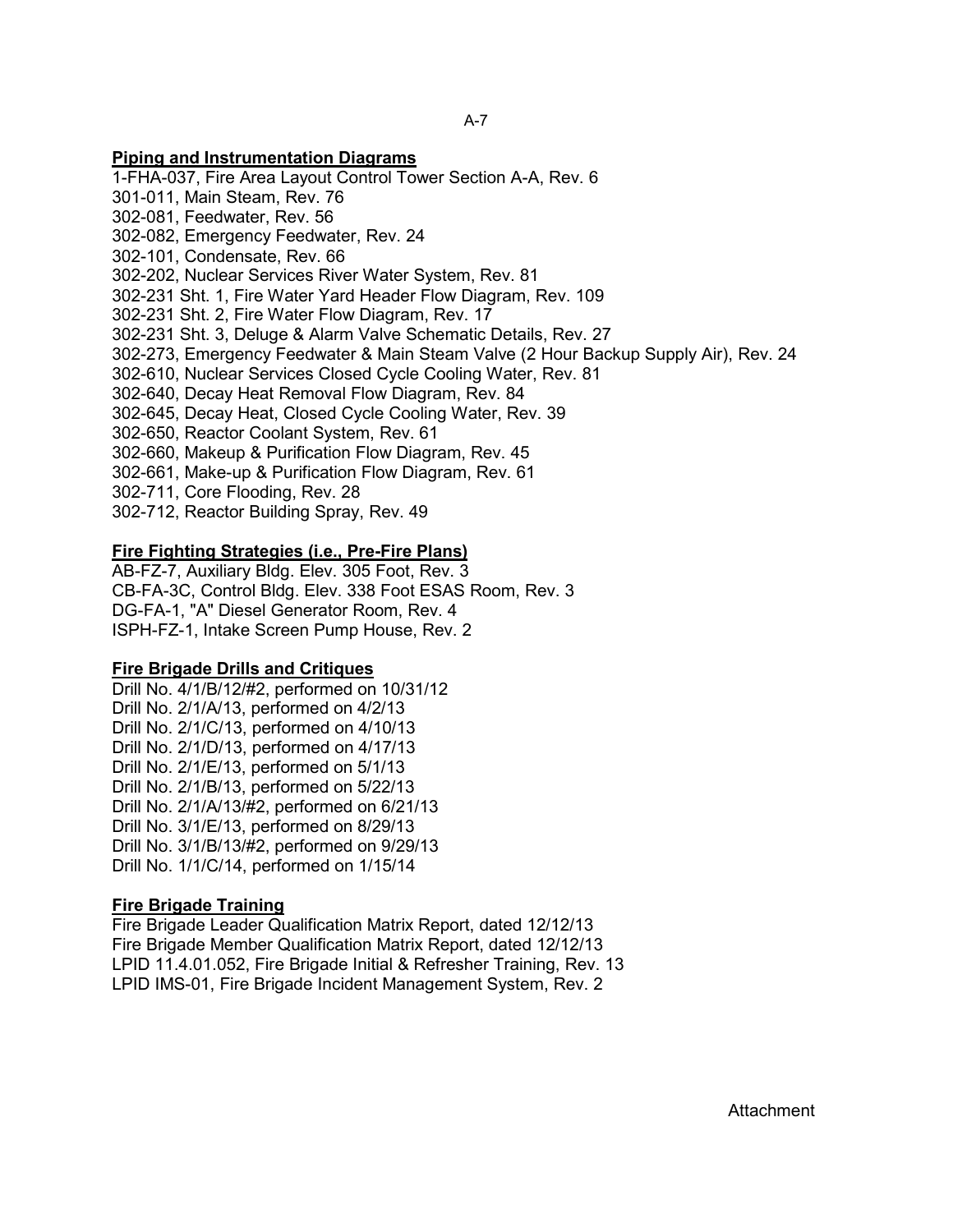#### **Operator Safe Shutdown Training & Job Performance Measures (JPM)**

TQ-TM-104-A01-S013, Abnormal Operations, Fire, Rev. 0

TQ-TM-104-A01-S014, Abnormal Operations, Fire, Rev. 0

TQ-TM-104-E20-S011, Abnormal Operations, Cooldown from Outside of Control Room, Rev. 0

TQ-TM-104-E20-S010, Abnormal Operations, Cooldown from Outside of Control Room, Rev. 4

TQ-TM-105-EOP20-J102, At the Remote Shutdown Panel, Establish, or Make Available,

a Protected Supply of Electric Power, Rev. 1

TQ-TM-105-EOP20-J101, Cooldown to Cold Shutdown Conditions from Outside the Control Room (Local Manual Control of Seal Injection), Rev. 0

TQ-TM-105-EOP20-J105, Actions for Spurious Closure of MS-V-2A, Rev. 0

TQ-TM-105-EOP20-J103, Perform a Cooldown Outside the Control Room, Rev. 0

TQ-TM-105-E20-J104, Shutdown Outside Control Room, Rev. 0

### **Hot Work and Ignition Source Permits**

A2334800-00-01 C2028639-30-01 C2029445-05-01 M2336649-01-01

### **Transient Combustible Permits and Evaluations**

TCP 2014-003, Rev. 0 TCP 2014-004, Rev. 0 TCP 2014-005, Rev. 1 TCP 2014-006, Rev. 0 TCP 2014-007, Rev. 0

### **Corrective Action Program Documents (Issue Reports)**

| 00753441  | 00795341  | 00953943  | 01183948  | 01205200  | 01224264  |
|-----------|-----------|-----------|-----------|-----------|-----------|
| 01228701  | 01229703  | 01239787  | 01240433  | 01241929  | 01247030  |
| 01251616  | 01257432  | 01327788  | 01334869  | 01349917  | 01353396  |
| 01360216  | 01415480  | 01448199  | 01472371  | 01479756  | 01487370  |
| 01501500  | 01514007  | 01514600  | 01526362  | 01533588  | 01534006  |
| 01534147  | 01535937  | 01539727  | 01541303  | 01541544  | 01548212  |
| 01554648  | 01554657  | 01569479  | 01573165  | 01577690  | 01578945  |
| 01579919  | 01584172  | 01588096  | 01608632* | 01611944  | 01612183  |
| 01613205* | 01615370* | 01615473* | 01615524* | 01620202* | 01620211* |
| 01620467* | A1700701  | A2200993  |           |           |           |

\* NRC identified during this inspection.

### **Vendor Documents**

VM-TM-0043, Diesel Fire Pump Controller, Rev. 9 VM-TM-2548, Motor Fire Pump Controller LX1200, Rev. 3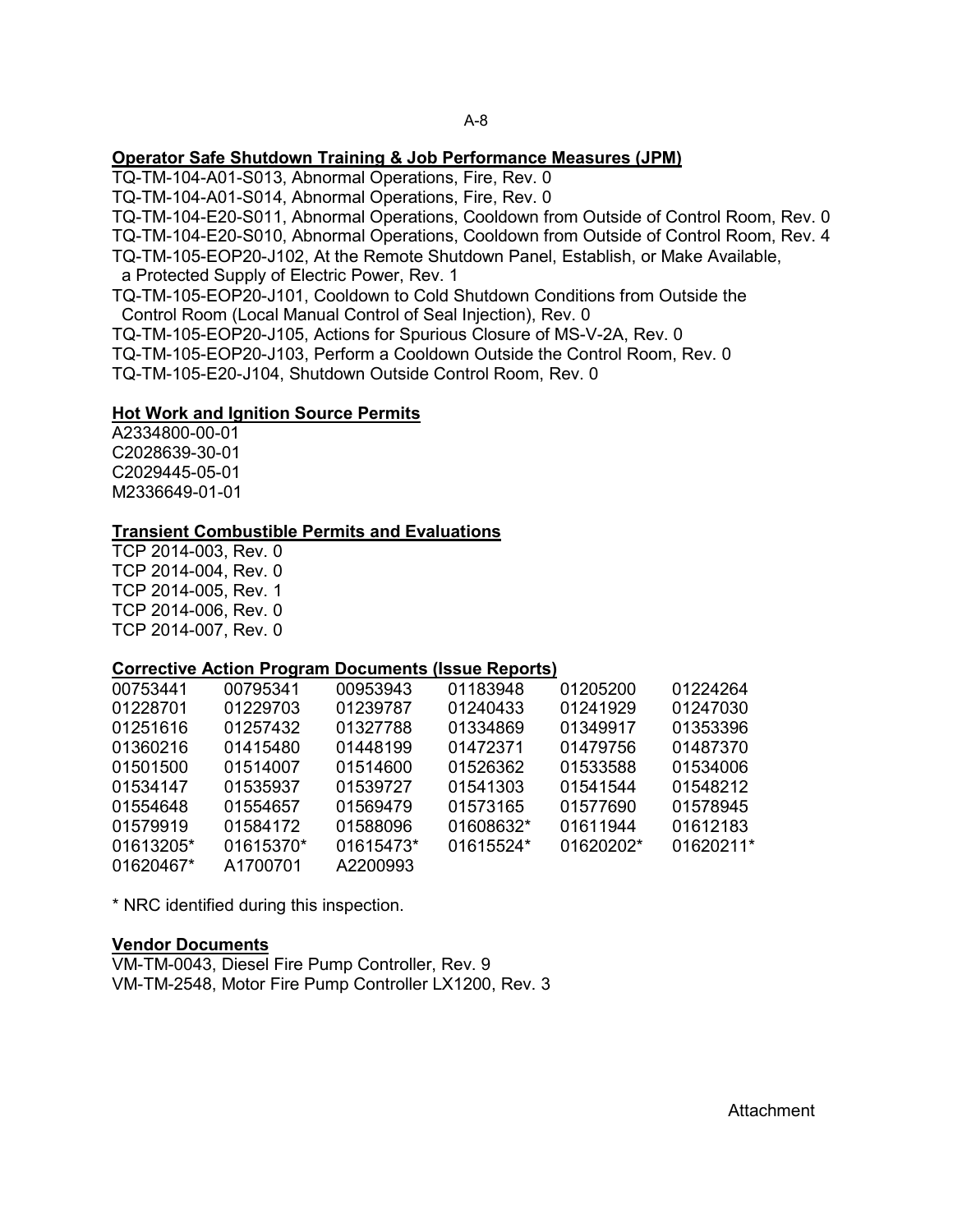# **Work Orders**

| R2108246 | R2125181 | R2135811 | R2138082 | R2178428 | R2185238 |
|----------|----------|----------|----------|----------|----------|
| R2188032 | R2188645 | R2188826 | R2191960 | R2192014 | R2192101 |
| R2195320 | R2201237 | R2201842 | R2204045 | R2204396 | R2210957 |
| R2211151 | R2211619 | R2215215 | R2215280 | R2215360 | R2215582 |
| R2216040 | R2216225 | R2217907 | R2218533 | R2219106 | R2221638 |
| R2222322 | R2222864 | R2223392 | R2223812 | R2226569 | R2229328 |
| R2229435 | R2229710 | R2229929 | R2230211 | R2230368 | R2230107 |
| R2230108 | R2230925 | R2230208 | R2230284 |          |          |
|          |          |          |          |          |          |

#### **Industry Standards**

NEI 00-01, Guidance for Post-Fire Safe Shutdown Circuit Analysis, Rev. 2 NFPA 20-1970 and 1999, Centrifugal Fire Pumps

#### **Miscellaneous Documents**

EPRI, Big Beam Battery Test Results for L6100S Battery for Emergency Lighting Unit, Rev. 0 NRC IN 2009-29, Potential Failure of Fire Water Supply Pumps to Automatically Start Due to a Fire, 11/24/09 Radio System RF Coverage Test Results, 1/16/14 Radio System RF Test Data – OPS-1, 11/26/12 Radio System RF Test Data – OPS-2, 11/26/12 Radio System RF Test Data – OPS-3, 11/26/12 Radio System RF Test Data – OPS-4, 11/26/12 Radio System RF Test Data – OPS-5, 11/26/12 Radio System RF Test Data – OPS-6, 11/26/12 Radio System RF Test Data – SEC-1, 11/26/12 Radio System RF Test Data – MAINT/RAD, 11/26/12 TMI Fire System Impairment Log, dated 2/16/14 and 2/28/14 5971-2008-192, Design Input for Appendix R Control Room Evac. Transient Analysis, Rev. 2